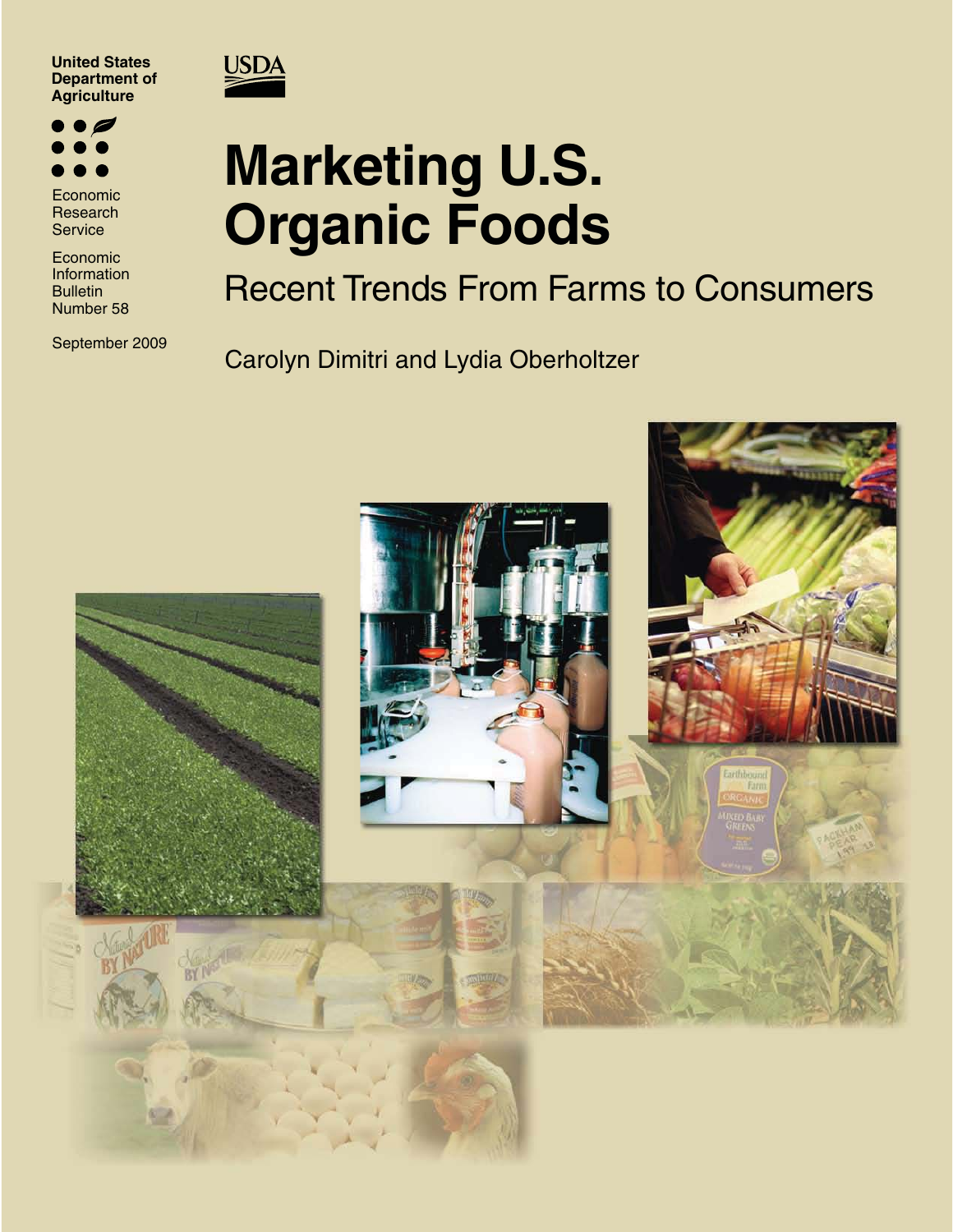I

# **Wish**<br>September 2013<br> **Wisit O Visit Our Website To Learn More!**

 For more ERS research and analysis on the production and marketing of organic products, see:

## **www.ers.usda.gov/Briefing/Organic**

## **National Agricultural Library Cataloging Record:**

Dimitri, Carolyn

 Marketing U.S. organic foods : recent trends from farms to consumer.

(Economic information bulletin ; no. 58)

1. Natural foods—Marketing—United States.

2. Natural foods industry—United States.

 I. Oberholtzer, Lydia. II. United States. Dept. of Agriculture. Economic Research Service.

III. Title.

HD9005

**Photo credits:** Field, BrandX; milk plant, ERS; shopper, PhotoDisc; fruits and vegetables, ERS; dairy products, ERS; wheat, eggs, and chicken, BrandX; soybeans, Shutterstock; corn, Eyewire; cow, Corbis.

To file a complaint of discrimination write to USDA, Director, Office of Civil Rights, 1400 Independence Avenue, S.W., Washington, D.C. 20250-9410 or call (800) 795-3272 (voice) or (202) 720-6382 (TDD). USDA is an equal opportunity provider and employer.

The U.S. Department of Agriculture (USDA) prohibits discrimination in all its programs and activities on the basis of race, color, national origin, age, disability, and, where applicable, sex, marital status, familial status, parental status, religion, sexual orientation, genetic information, political beliefs, reprisal, or because all or a part of an individual's income is derived from any public assistance program. (Not all prohibited bases apply to all programs.) Persons with disabilities who require alternative means for communication of program information (Braille, large print, audiotape, etc.) should contact USDA's TARGET Center at (202) 720-2600 (voice and TDD).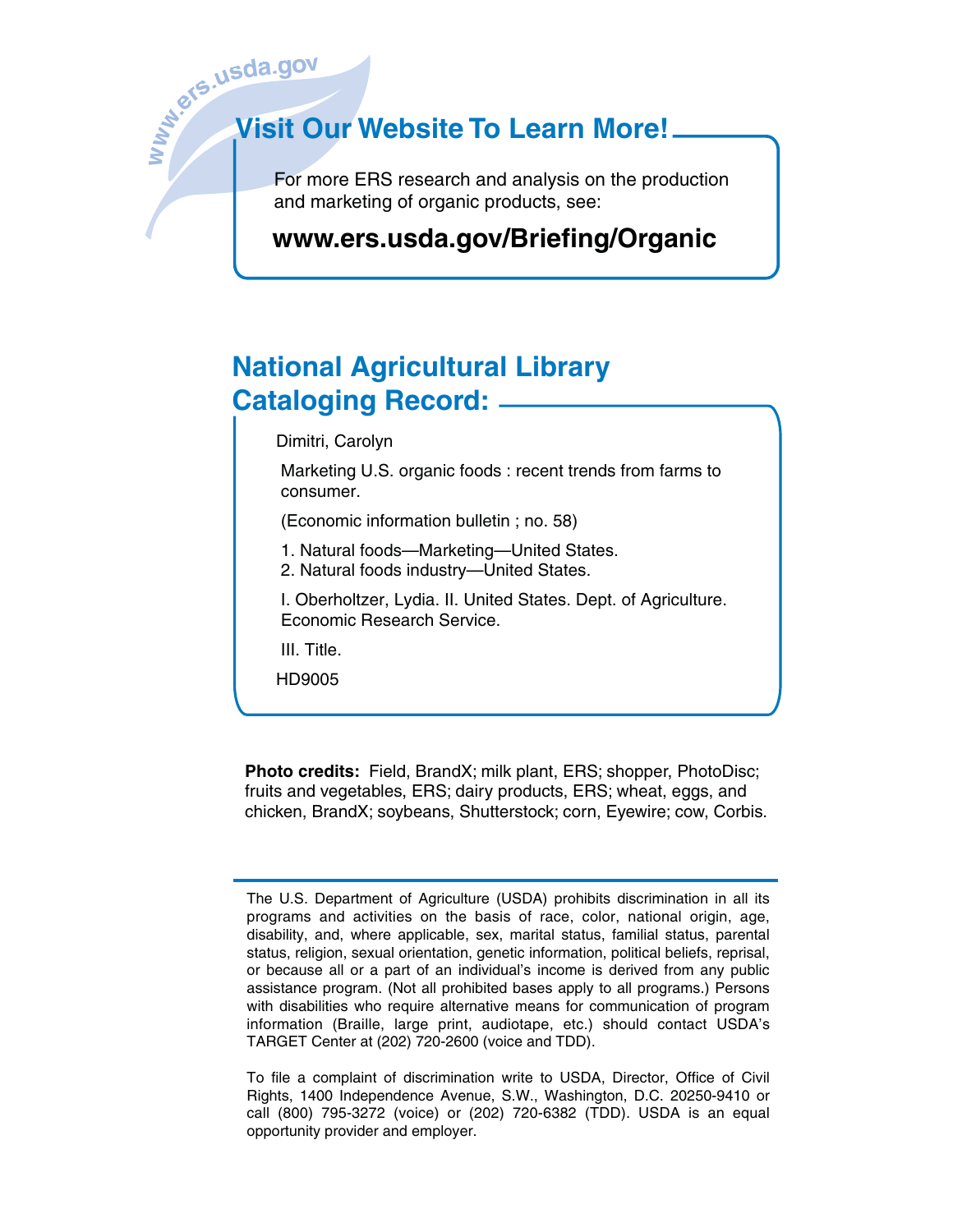

**United States Department of Agriculture** 

**Economic Information Bulletin Number 58**

**September 2009**



**www.ers.usda.gov** 

## **Marketing U.S. Organic Foods: Recent Trends From Farms to Consumers**

**Carolyn Dimitri, cdimitri@ers.usda.gov Lydia Oberholtzer**

## **Abstract**

Organic foods now occupy prominent shelf space in the produce and dairy aisles of most mainstream U.S. food retailers. The marketing boom has pushed retail sales of organic foods up to \$21.1 billion in 2008 from \$3.6 billion in 1997. U.S. organic-industry growth is evident in an expanding number of retailers selling a wider variety of foods, the development of private-label product lines by many supermarkets, and the widespread introduction of new products. A broader range of consumers has been buying more varieties of organic food. Organic handlers, who purchase products from farmers and often supply them to retailers, sell more organic products to conventional retailers and club stores than ever before. Only one segment has not kept pace—organic farms have struggled at times to produce sufficient supply to keep up with the rapid growth in demand, leading to periodic shortages of organic products.

**Keywords:** Organic, organic food, marketing organic products, organic supply chain, producing organic products, handling organic products, organic price premiums, ERS, USDA

## **Acknowledgments**

We thank Jacqueline Geoghegan, Clark University (MA); Rick Welsh, Clarkson University (NY); and Travis Smith, Economic Research Service, USDA, for helpful comments and reviews. We appreciate the design and editorial work of Susan DeGeorge and Priscilla Smith, ERS.

## **About the authors**

Carolyn Dimitri is with Economic Research Service, USDA, and Lydia Oberholtzer is with the Pennsylvania State University.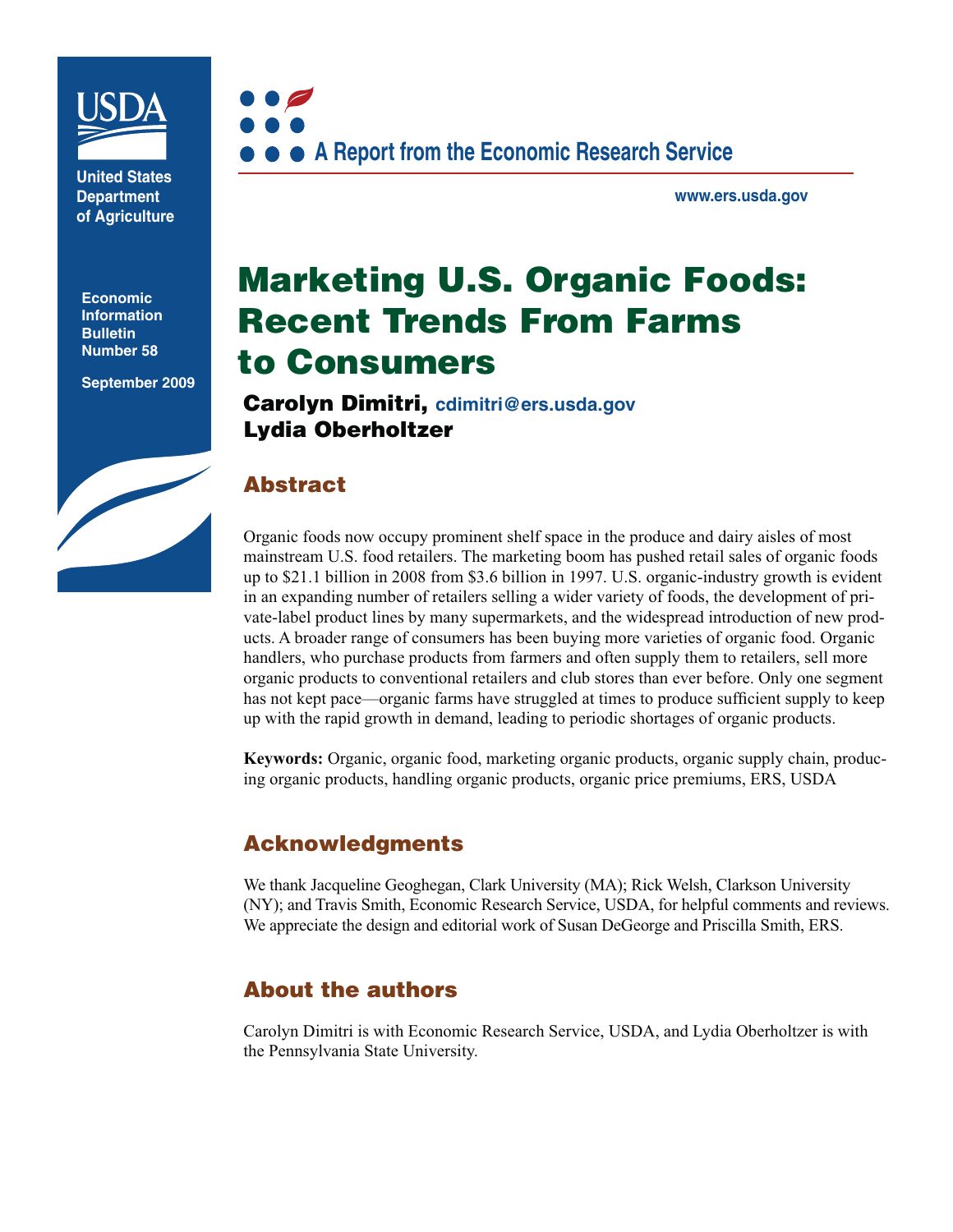## **Contents**

Recommended citation format for this publication:

Dimitri, Carolyn, and Lydia Oberholtzer. *Marketing U.S. Organic Foods: Recent Trends From Farms to Consumers*. Economic Information Bulletin No. 58. U.S. Dept. of Agriculture, Economic Research Service. September 2009.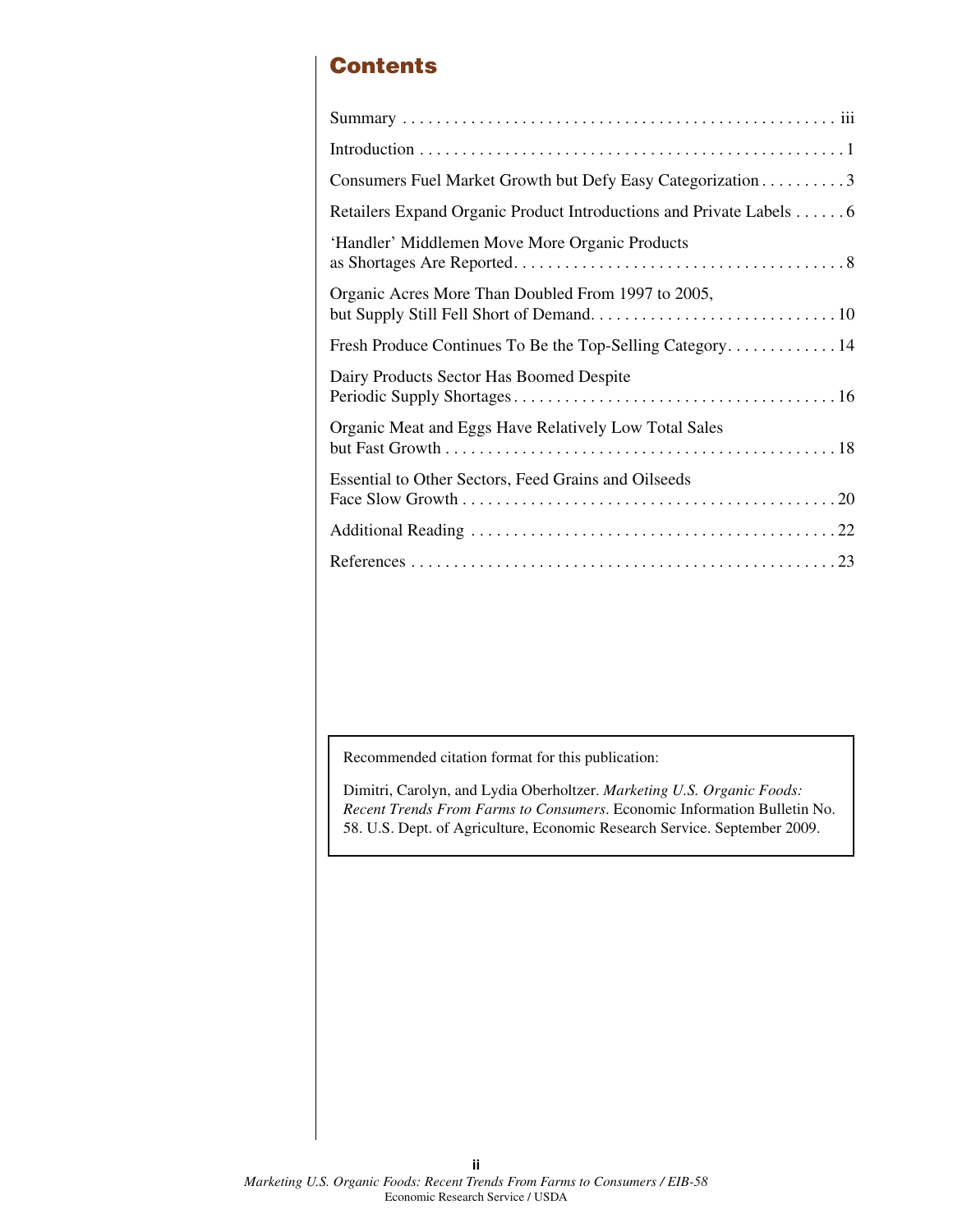## **Summary**

Organic foods now occupy prominent shelf space in the produce and dairy aisles of most mainstream U.S. food retailers, while offerings of organic meats, eggs, breads, grains, and beverages have increased. The marketing boom has pushed retail sales of organic foods up to \$21.1 billion in 2008 from \$3.6 billion in 1997. Supermarkets, club stores, big-box stores, and other food retailers carry organic products; many retailers have introduced lines of organic private-label products; and manufacturers continue to introduce large numbers of new organic products.

## **What Is the Issue?**

The rapid growth of the U.S. organic industry has caused a major shift in the types and numbers of organic food retailers, manufacturers, and distributors and has widened the retail customer base. In addition, organic farmland acreage more than doubled from 1997 to 2005. With those changes has come an increased desire for research and analysis of the U.S. organic marketing system. The 2008 Farm Act allocated \$5 million in initial spending for an expanded organic data collection initiative, along with an additional \$5 million per year of authorized funding for researchers to:

- collect and distribute comprehensive reporting of prices relating to organically produced agricultural products
- conduct surveys and analysis and publish reports relating to organic production, handling, distribution, retail, and trend studies (including consumer purchasing patterns)
- develop surveys and report statistical analysis on organically produced agricultural products

While new data are being collected and analyzed, policymakers and other interested groups have expressed particular interest in: what types of consumers purchase organic food; how structural change has affected the retailing, distribution, and manufacturing of organic food; and why increases in the supply of organic products at the farm level lag behind growth in demand at the retail level. This study analyzes the most recent data available to examine each level of the organic supply chain.

## **What Did the Study Find?**

The number and variety of consumers of organic products has increased, but those consumers are not easily categorized. The one factor that consistently influences the likelihood of a consumer's buying organic products is education. Consumers of all ages, races, and ethic groups who have higher levels of education are more likely to buy organic products than less-educated consumers. Other factors, such as race, presence of children in the household, and income, do not have a consistent effect on the likelihood of buying organic products.

Retailing of organic products has evolved since 1997, when natural foods stores were the main outlet. By 2008, nearly half of all organic foods were purchased in conventional supermarkets, club stores, and big-box stores. Although produce remained the top-selling organic category, sales of dairy products, beverages,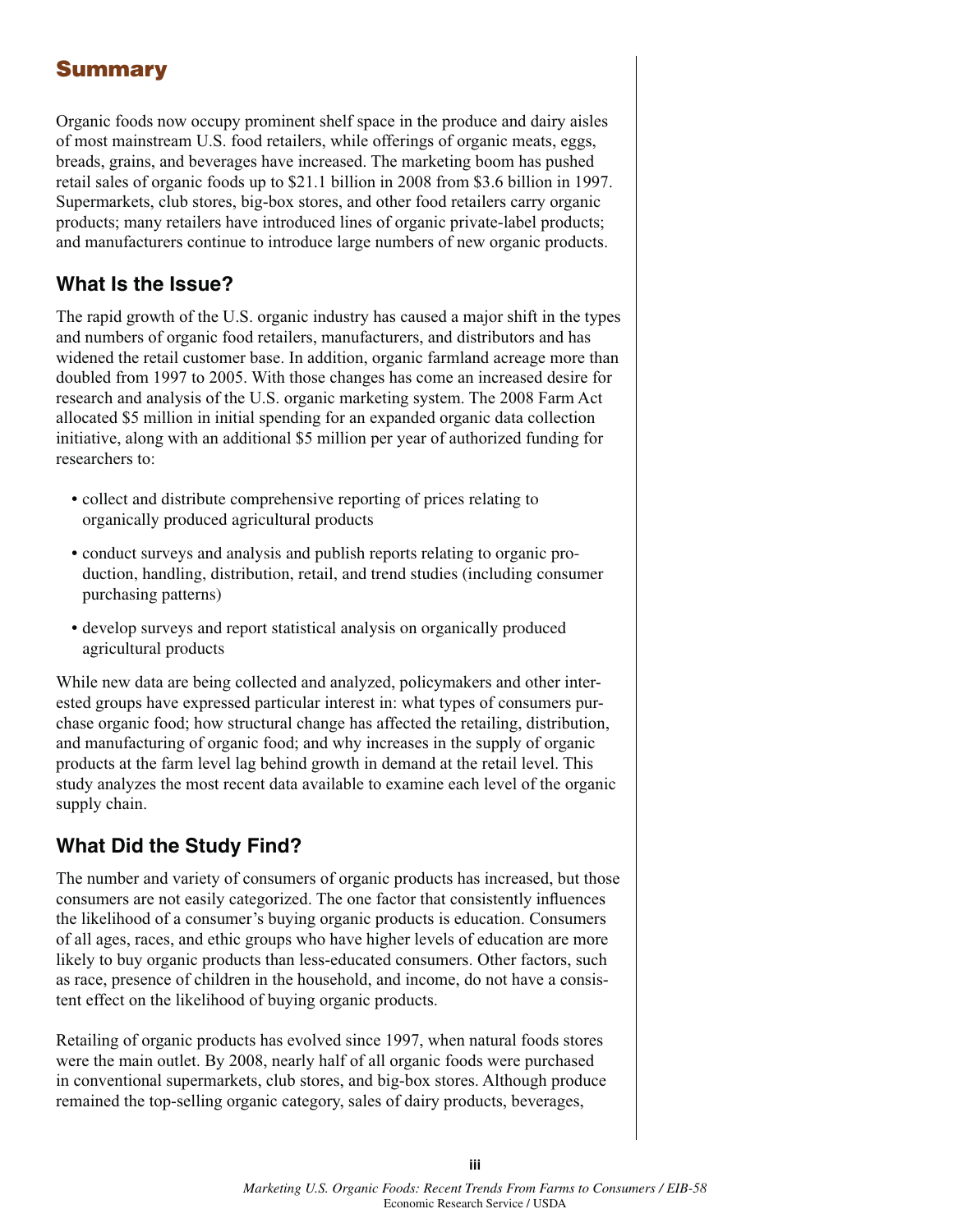packaged and prepared foods, and breads and grains grew to 63 percent of total organic sales in 2008, from 54 percent in 1997.

On the wholesale level, by 2007, the share of organic handlers' sales to conventional retailers and club stores had increased, while the share of sales to wholesalers and other distributors had declined. Organic handlers are firms that buy organic products from farmers and other suppliers, process or repack the goods, and then sell the value-added resulting products to retailers, institutions, and other handlers, or directly to consumers or restaurants. Because of the competition for organic ingredients, handlers in recent years have relied on contracts versus spot-market sales to procure needed inputs.

While organic farmland increased from 1997 to 2005, growth was not swift enough to prevent periodic shortages of some organic products. Certified organic farmland designated for raising grains and soybeans grew slowly, placing pressure on sectors such as dairy and meat that depend on these inputs. The 2002 USDA National Organic Standards regulation in most cases requires farmland to be dedicated to organic farming for 3 years before that farm's products can be labeled as organic. This creates a lag between increases in retail demand and supply from farms.

### **How Was the Study Conducted?**

New ERS research was combined with existing ERS and academic research, industry studies, and available public data and select private data sources to quantify trends in the organic sector from 1997 to 2007. ERS researchers examined consumers, retailers, handlers, and farmers, and took a closer look into the production, marketing, and consumption of four major organic-product groups: produce, dairy, meats and eggs, and feed grains.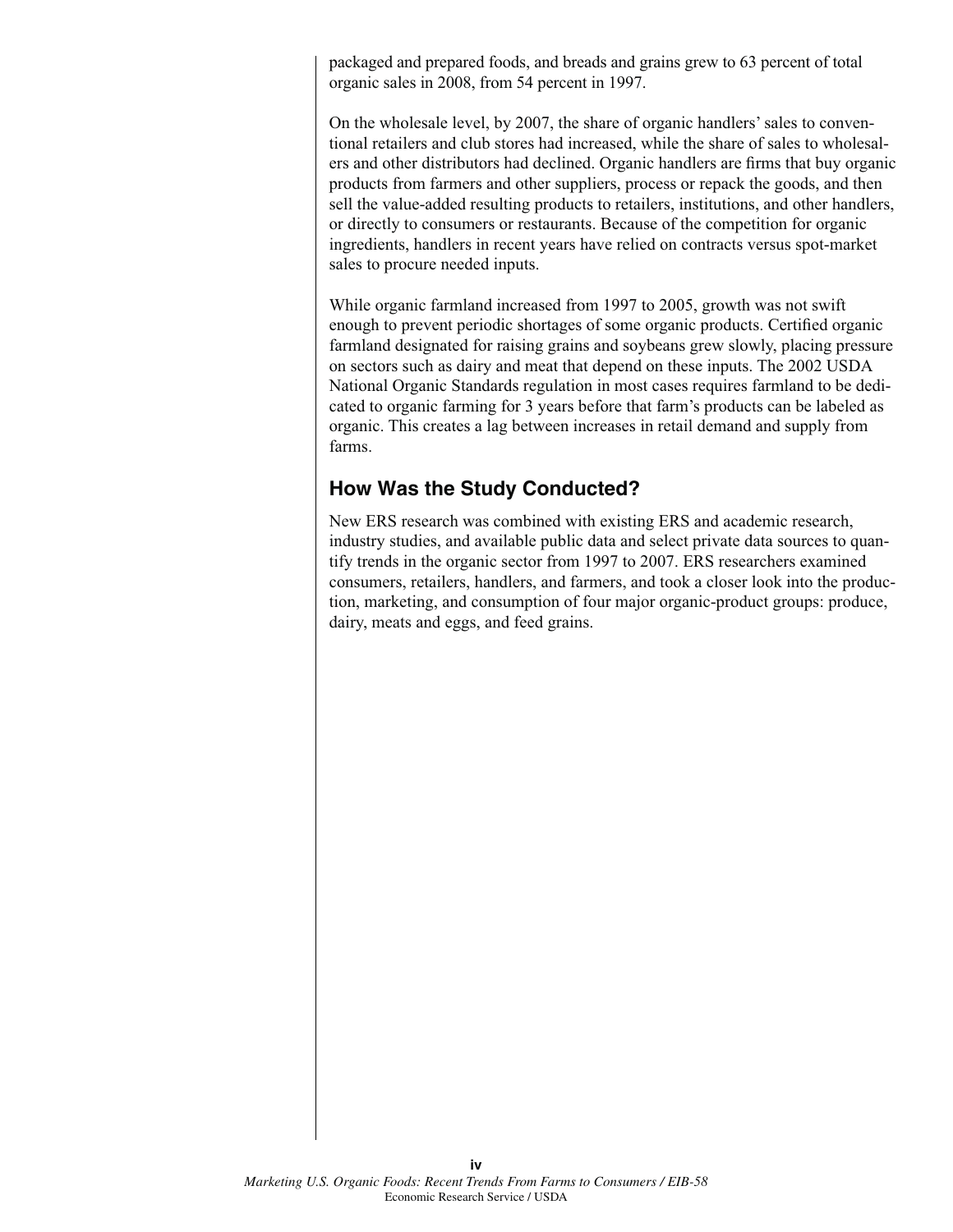## **Introduction**

Figure 1

A growing appetite for organic food in the United States translated into an increase in retail sales between 1997 and 2008. Over these years, the organic food sector underwent a transformation; by the time retail sales reached \$21.1 billion in 2008, structural changes had revamped organic food marketing (*Nutrition Business Journal*, 2009). Retailing organic food changed as traditional purveyors of organic food faced increased competition from companies new to the sector, with organic food sold not only in natural-products stores, such as Whole Foods and food cooperatives, but also in traditional supermarkets such as Safeway, big-box stores such as Wal-Mart, and club stores such as Costco. Organic manufacturers by 2008 were either competing directly with conventional food manufacturers or had been subsumed by conventional firms. The effect of structural change at the retail and manufacturing levels has been twofold: there are more firms participating in the sector and the average size of these firms is larger.

One byproduct of rapid market growth has been periodic shortages of organic products due to the inability of organic farms to supply enough products to keep pace with demand. Increases in acres of certified organic farmland (the best available measure of organic production—data on actual production are unavailable) have lagged behind growth in demand and have been relatively volatile during the decade (fig. 1). For reasons not completely understood, farmers have not converted farmland rapidly enough to meet existing market demand. Farmers who convert to organic production must farm the land in accordance with a certifierapproved plan for 3 years before its yield can be sold as organic, unless they can prove that no prohibited substances were used in or near the production area during the previous 3 years. Potential organic farmers may opt to continue using conventional production methods because of social pressures from other farmers nearby who have negative views of organic farming, or because of an inability to weather the effects of reduced yields and profits during the transition period (Seimon, 2006).



**Organic farmland growth rates are more volatile than growth rates of retail sales**

Note: Farmland data are unavailable for 1998, 1999, 2006, and 2007. The 1998 and 1999 values shown on the chart are extrapolated from 1997 and 2000 data. Source: USDA, Economic Research Service calculations of farm data (USDA, Economic Research Service, 2006) and retail sales data from Nutrition Business Journal, 2009.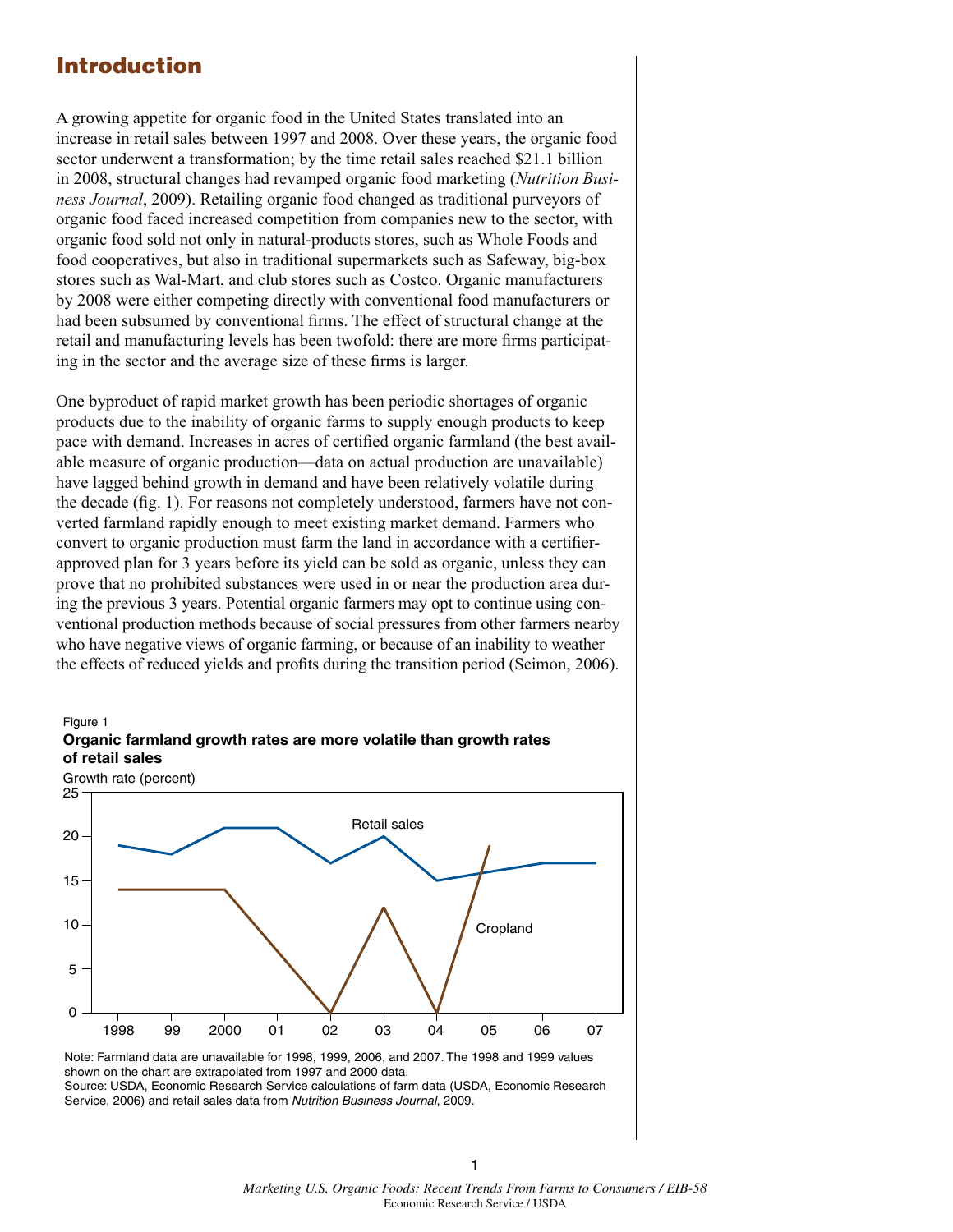Ramifications of the slow response of farm-level supply have rippled through the supply chain, resulting in situations where manufacturers, distributors, and retailers have periodically been unable to locate organic producers or procure a sufficient quantity of organic products (Dimitri and Oberholtzer, 2008; Organic Trade Association, 2006, 2004, 2001; Dimitri and Richman, 2000).

Policymakers and organic industry stakeholders have repeatedly called for additional economic research on organic agriculture in the United States, but such research has been constrained by the paucity of public data about the organic market. Over the past few years, this trend has been reversing. While coverage of the organic sector is still incomplete, there has been a large increase in the amount of public data available, and new data sources are regularly being added. Higher levels of funding in the 2008 Farm Act (\$5 million, a fivefold increase over the 2002 Farm Act) promise to further expand existing public data collection. Some of the public data sources available are:

- *sMarket News Reports,* Agricultural Marketing Service, USDA. Fruit and vegetable prices, organic poultry and eggs since 2004, and organic feed and grains from 2006. gsso9.www.ams.usda.gov/marketnews.htm
- *sIndustry Market and Promotion*. Agricultural Marketing Service, USDA. Sales of organic fluid milk from 2006. gsso9.www.ams.usda.gov/ dyfmos/mib/inareaslsbyprod.htm
- U.S. Census of Agriculture 2002, National Agricultural Statistics Service, USDA. Organic sales and acreage. gsso9.www.nass.usda.gov/ Census\_of\_Agriculture/index.asp
- U.S. Census of Agriculture 2007, National Agricultural Statistics Service, USDA. Data on acres of certified organic cropland, certified organic pastureland, value of organic crops sold, value of organic livestock and poultry sold, value of organic livestock and poultry products sold, and number of acres in transition. gsso9.www.nass.usda.gov/Census\_ of\_Agriculture/index.asp
- sOrganic acreage data set, Economic Research Service, USDA. Certified organic acreage since 1992 and certified organic operations since 2000. gsso9.www.ers.usda.gov/Data/Organic
- Organic handler data set, Economic Research Service and Risk Management Agency, USDA. Database of procurement and contract practices by U.S. organic handlers for 2004 and 2007. gsso9.www.ers.usda. gov/Data/OrganicHandlers
- Organic prices data set, Economic Research Service. Database of retail prices for select commodities (2004-2006), wholesale prices for select commodities (1993-2008), and farmgate prices for select commodities (1999-2007). http://ers.usda.gov/Data/OrganicPrices
- Agricultural Resource Management Survey, conducted jointly by Economic Research Service and National Agricultural Statistics Service, USDA. Cost of production data on organic dairy (2005), soybeans (2006), apples (2007).  $\text{gso9}.$  www.ers.usda.gov/Briefing/ARMS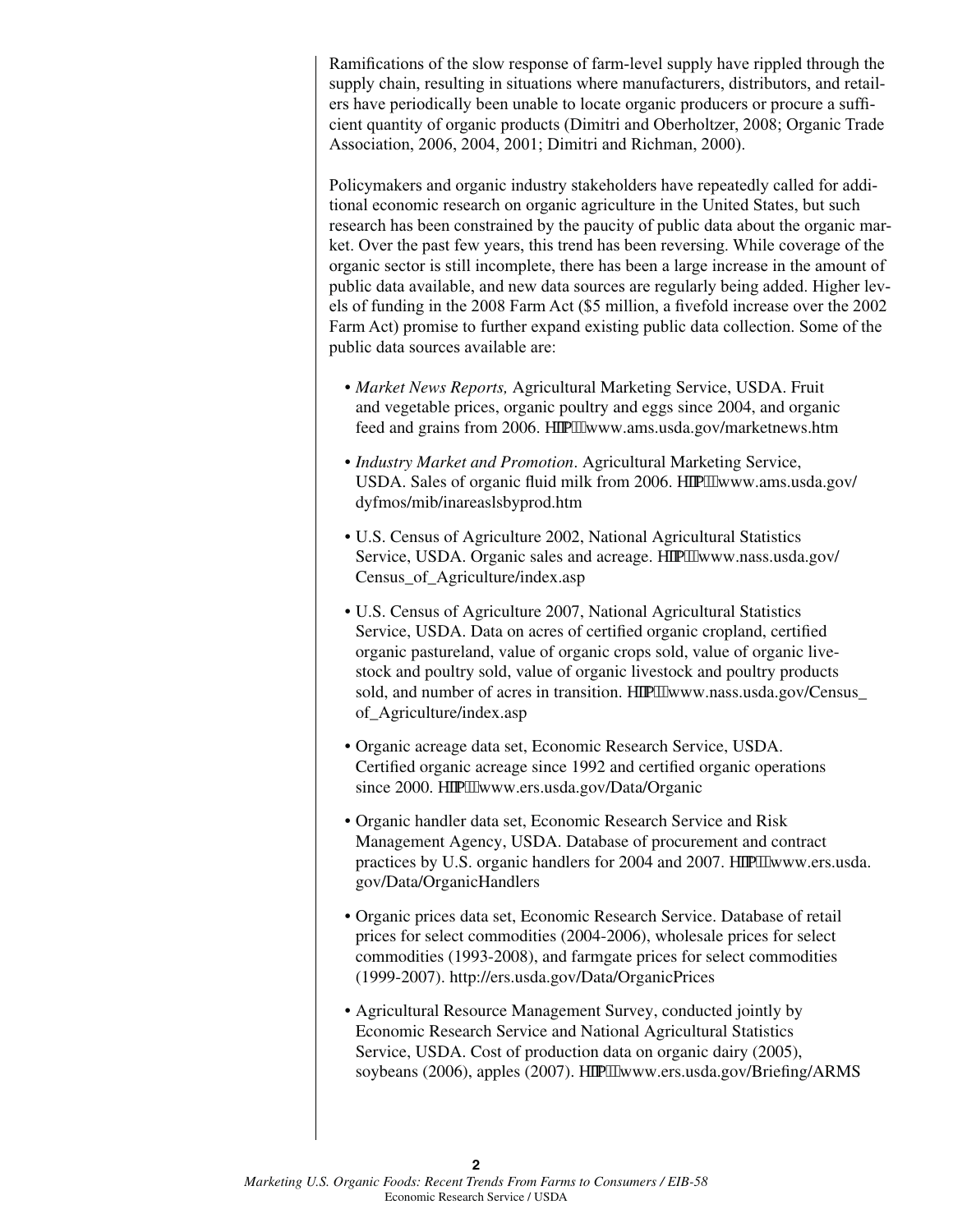## **Consumers Fuel Market Growth but Defy Easy Categorization**

Through their food choices, consumers are primarily responsible for the dramatic marketplace growth of organic products that occurred since 1997. Some of the growth may be attributed to the USDA national standards, implemented in 2002, which were meant to bring improved visibility and confidence about the integrity of organic products to consumers in the marketplace (see box, "How Can Consumers Tell if a Product Is Organic?").

Most evidence does point to a growth in the number of consumers of organic products. The Hartman Group, which conducts the gold standard of industry organic surveys, found that 69 percent of adults bought organic food at least occasionally in 2008 (Hartman Group, 2008). Nineteen percent of consumers bought organic food weekly in 2008, up from 3 percent in the late 1990s (Hartman Group, 2000, 2008). The Food Marketing Institute found that 51 percent of shoppers purchased organic food in 2006; in comparison, in 2001, 44 percent of shoppers bought organic food over a 6-month period (Food Marketing Institute, 2006).

Nearly all studies find that consumers with higher levels of education were the most willing or most likely to purchase organic products (Dettmann and Dimitri, 2010; Zepeda and Li, 2007; Krystallis et al., 2006; O'Donovan and McCarthy, 2002; Cicia et al., 2002; Fotopoulos and Krystallis, 2002; Magnusson et al., 2001). The impact of different levels of education varies among studies: households with graduate degrees were less likely to buy organic products (Durham, 2007; Thompson, 1998), while households with postgraduate education (these households attended graduate school but might not have earned a degree) were more likely to buy organic vegetables (Dettmann and Dimitri, 2010).

As shown by different studies reaching different conclusions about exactly which education levels affect organic buying, there are no definitive answers about how many consumers buy organic food, how much organic food the typical consumer of organic products purchases, or the demographic profile of the "typical" consumer of organic products.

A portfolio of analytical research accompanies the industry's exploration of consumers of organic products. Much of this research relies on "willingness-to-pay" surveys or 1-day in-store consumer surveys that collect purchase and demographic information from shoppers. These studies focus on specific demographic attributes, such as income, education, and presence of children, and those factors' influence on the probability of a consumer's willingness to pay for organic. Many of the findings of these studies are inconsistent, likely because they focus on consumers in different parts of the world, consider different products, and include different explanatory variables.

Some studies of U.S. consumers say Asians and Hispanics are the most likely to purchase organic products and that those most committed to an organic lifestyle are Hispanic and Black (Baxter, 2006). Other sources say Black consumers in the United States are the least likely to purchase organic vegetables (Dettmann and Dimitri, 2010). Half of U.S. consumers who frequently buy organic food have household incomes below \$50,000, according to some sources (Howie, 2004).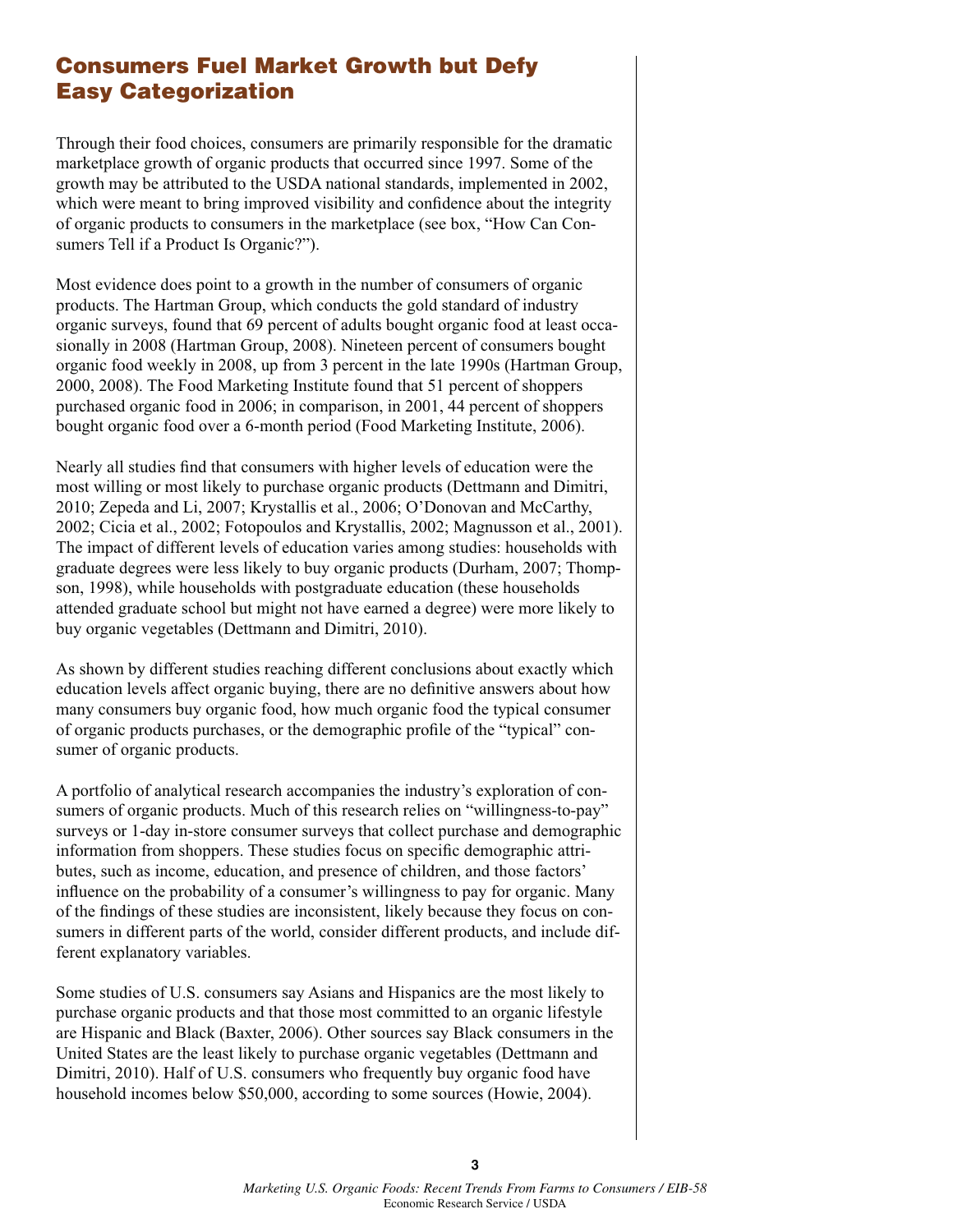Studies also have reached contradictory conclusions about how the presence of children in the household affects the likelihood of buying organic food. Some sources say households with children under age 18 are more likely to purchase organic produce (Thompson and Kidwell, 1998) and organic apples (Loureiro et al., 2001). Others say the presence of children under age 18 reduces the probability of buying organic food by 10 percent (Zepeda and Li, 2007). In other seemingly contradictory behavior, compared with childless households, families with children were less willing to pay a premium for organic potatoes (Loureiro and Hine, 2001) but were more likely than other households to purchase organic apples (Loureiro et al., 2001). The likelihood of buying organic produce increases with the number of children in the household (Thompson and Kidwell, 1998), while others found that the presence of children in the household had no impact on the probability of buying organic (Durham, 2007).

For studies that include income as an explanatory variable, the findings are contradictory. Smaller, higher income households are the most likely purchasers of organic produce (Govindasamy and Italia, 1990) and organic apples (Loureiro

## **How Can Consumers Tell if a Product Is Organic?**

Since the implementation of the National Organic Standards in 2002, the USDA organic logo has provided an easy way for consumers to recognize organic products and to feel confident that they are buying a product that was raised, manufactured, and distributed according to the consistent, uniform standard set forth by the National Organic Program (USDA, Agricultural Marketing Service, 2000). The following organic labels are permissible:



*100 percent organic*: Product contains 100 percent organically produced ingredients, excluding added water and salt. The label is allowed to include the USDA organic seal and/or certifier's seal(s).

*Organic*: Product contains at least 95 percent organic ingredients, not counting added water or salt; does not contain added sulfites; and may contain up to 5 percent of nonorganic ingredients. The label may state "Organic", "X percent organic" or "X percent organic ingredients," and display the USDA organic seal and/or certifying agent seal(s).

*Made with organic ingredients*: Product includes at least 70 percent organic ingredients, not counting added water and salt; does not contain sulfites (except for wine which may contain added sulfur dioxide); and may contain up to 30 percent of nonorganic ingredients, including yeast. The label may state "Made with organic \_\_\_\_ (specified ingredients or food groups)," "X percent organic" or "X percent organic ingredients" and display the certifying agent seal(s), but cannot show the USDA organic seal.

*Claim that product has some organic ingredients*: The product contains less than 70 percent organic ingredients, not counting added water and salt. The label may list which ingredients are organic in the ingredient statement and display "X percent organic ingredients" when organically produced ingredients are identified in the ingredient statement. The label cannot display either the USDA organic seal or the certifying agent seal.

Source: USDA, Agricultural Marketing Service, National Organic Program.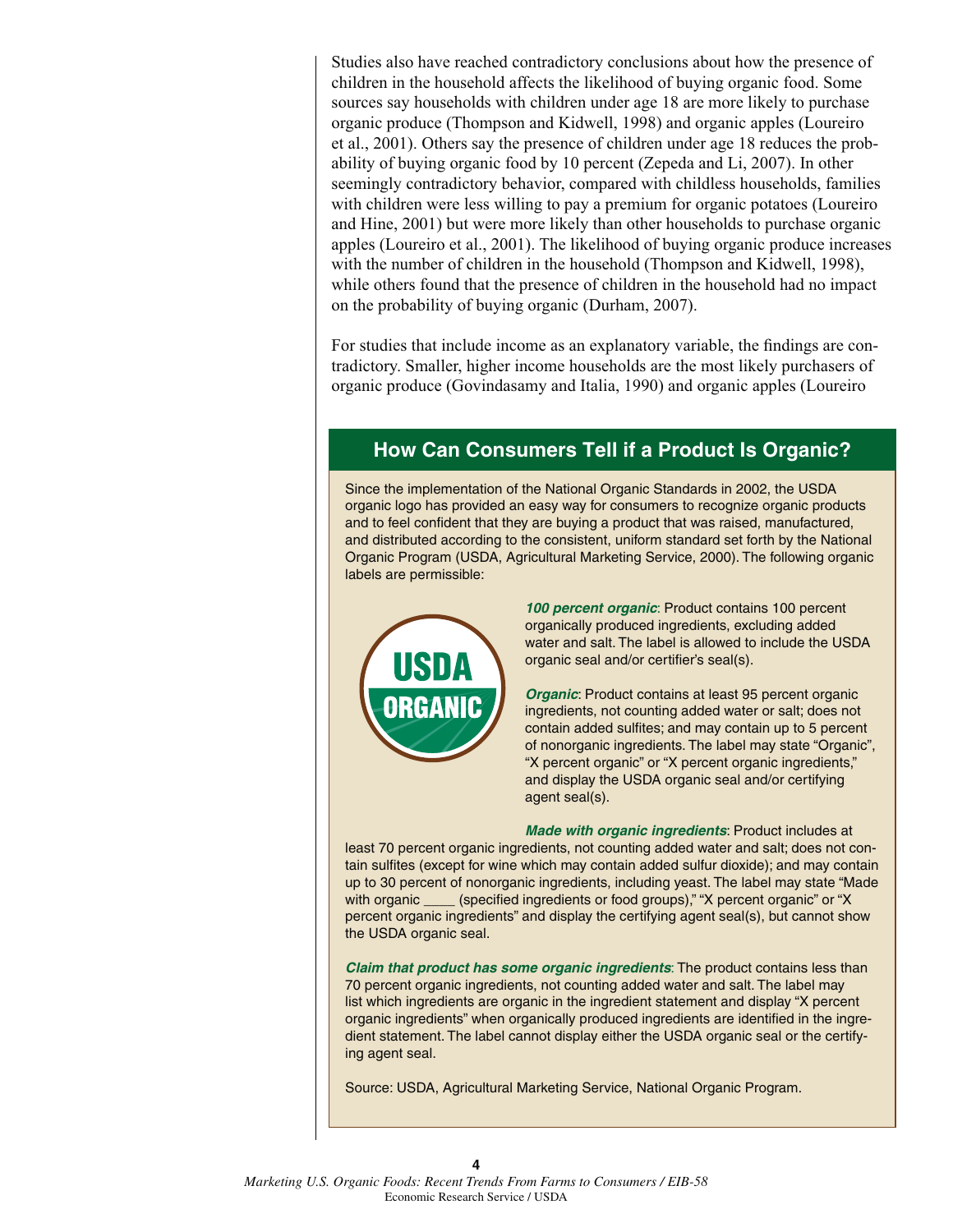et al., 2001). One study found that income is unrelated to a household's likelihood of buying organic food (Durham, 2007). A different study found that higher income households are more likely to buy organic vegetables, but once the decision to buy organic has been made, they devote a smaller share of their vegetable expenditures toward organic vegetables (Dettmann and Dimitri, 2010). And yet another study found that income is negatively associated with being an occasional consumer of organic products and has no impact on whether an individual is a frequent consumer of organic products (Zepeda and Li, 2007).

Organic foods are typically more expensive than conventional foods, costing at least 10 to 30 percent more (Lohr, 2001). Surveys indicate mixed results about consumer response to higher priced organic food. Seventy-three percent of consumers believe organic food is too expensive (Whole Foods Market, 2005), confirming earlier studies indicating that price was a barrier to purchasing organic food (*The Packer,* 2000, 2002; Walnut Acres, 2002). Higher prices appear to be less of a barrier for some organic products, such as fresh produce or baby food (Barry, 2004). However, anecdotal evidence suggests that, in the second half of 2008, consumers began substituting cheaper conventional products and privatelabel organic products for branded organic products in response to weakening macroeconomic conditions (Martin and Severson, 2008; Naughton, 2008; *Progressive Grocer,* 2008).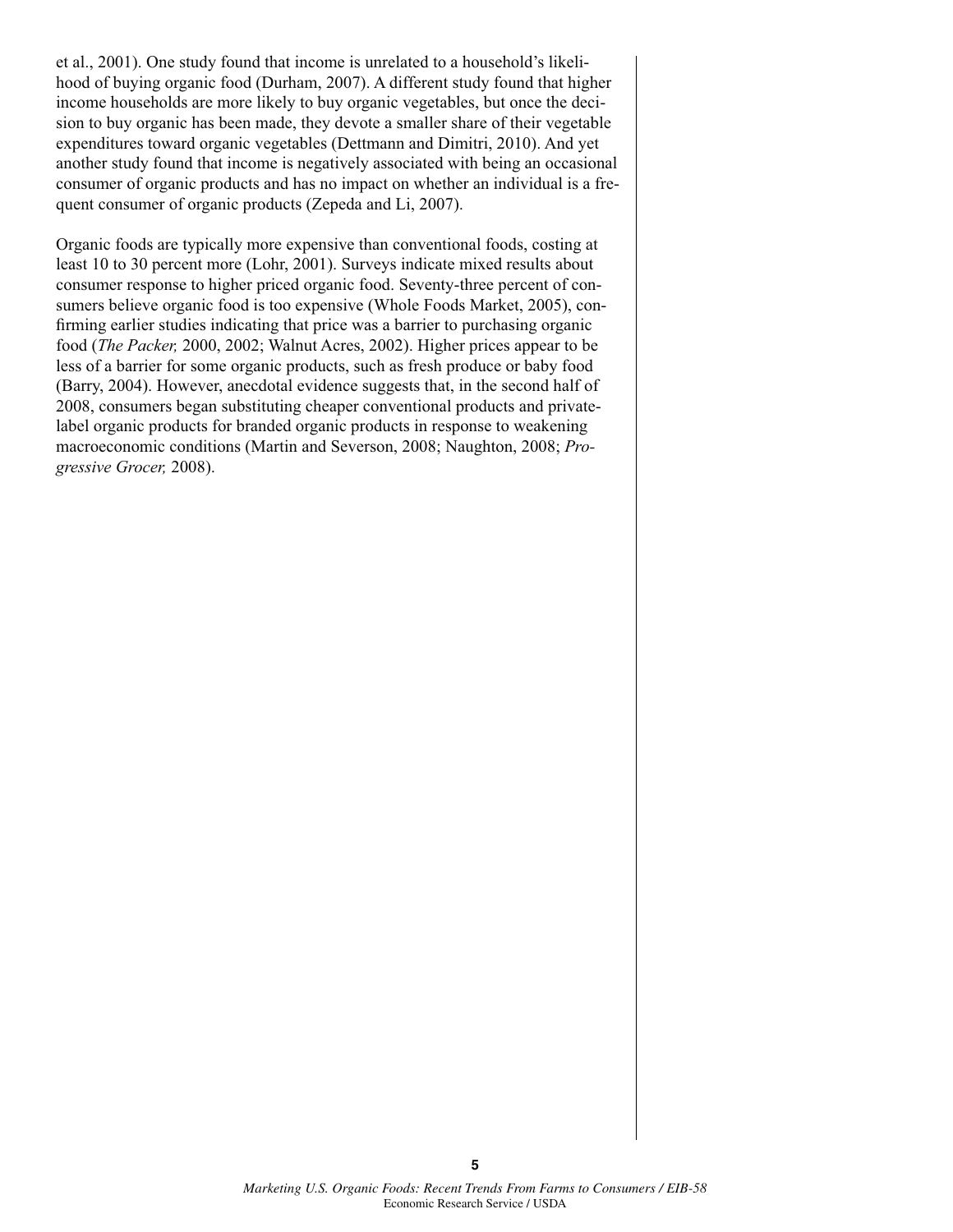## **Retailers Expand Organic Product Introductions and Private Labels**

The retailing of organic products in 2008 bears little resemblance to retailing organic products in the late 1990s. In the late 1990s, the natural-products channel independent and small-chain natural product stores, food cooperatives, and large natural-food-product retailers such as Whole Foods—was the primary sales outlet for organic food (fig. 2). By 2006, approximately equal shares of organic food were sold in the conventional channel, which includes stores such as Safeway and Costco, as in the natural-products channel. The types of products purchased by consumers over the years also reveal a shift. Since 1997, organic fruits and vegetables have continued to be the top-selling organic product (fig. 3). As the decade has passed, however, consumers have started to purchase a wider range of other organic products, with dairy, beverages, packaged and prepared foods, and bread and grains rising to 63 percent of total organic sales in 2008, from 54 percent in 1997.

The wider reach of organic food is evident in the fact that organic food was available in 82 percent of retail food stores in 2007 (Food Marketing Institute, 2008). Further, retailers have begun moving from selling only organic branded products to developing lines of private-label organic products, as well as selling organic variations of long-time brands, such as organic Heinz ketchup. The number of new organic products introduced in one year increased from 290 in 1997 to 1,107 in 2007, with beverages, prepared foods, and snacks leading the organic product introductions in 2007 (USDA, ERS, 2009). New organic private-label products increased from 35 in 2003 to 540 in 2007 (Driftmier, 2009).

The distribution of sales between the natural-product and conventional channels varies by category. Three (snack foods, dairy, and beverages) of eight organic categories had more sales through conventional channels than natural food channels in 2005 (table 1). In comparison, in 2002, these three categories had more sales in natural-products channels. A significant share of meat and poultry, condiments and sauces, and breads and grains sales are made in natural channels; in fact, the first two categories (meat and poultry; condiments and sauces) have experienced increasing sales through natural products channels since 2002. Direct markets,



**Share of organic sales by marketing channel, 1991, 1998, and 2006**

Source: Natural Foods Merchandiser, various issues; Nutrition Business Journal, 2004; and Organic Trade Association, 2006.

**6** *Marketing U.S. Organic Foods: Recent Trends From Farms to Consumers / EIB-58* Economic Research Service / USDA

Figure 2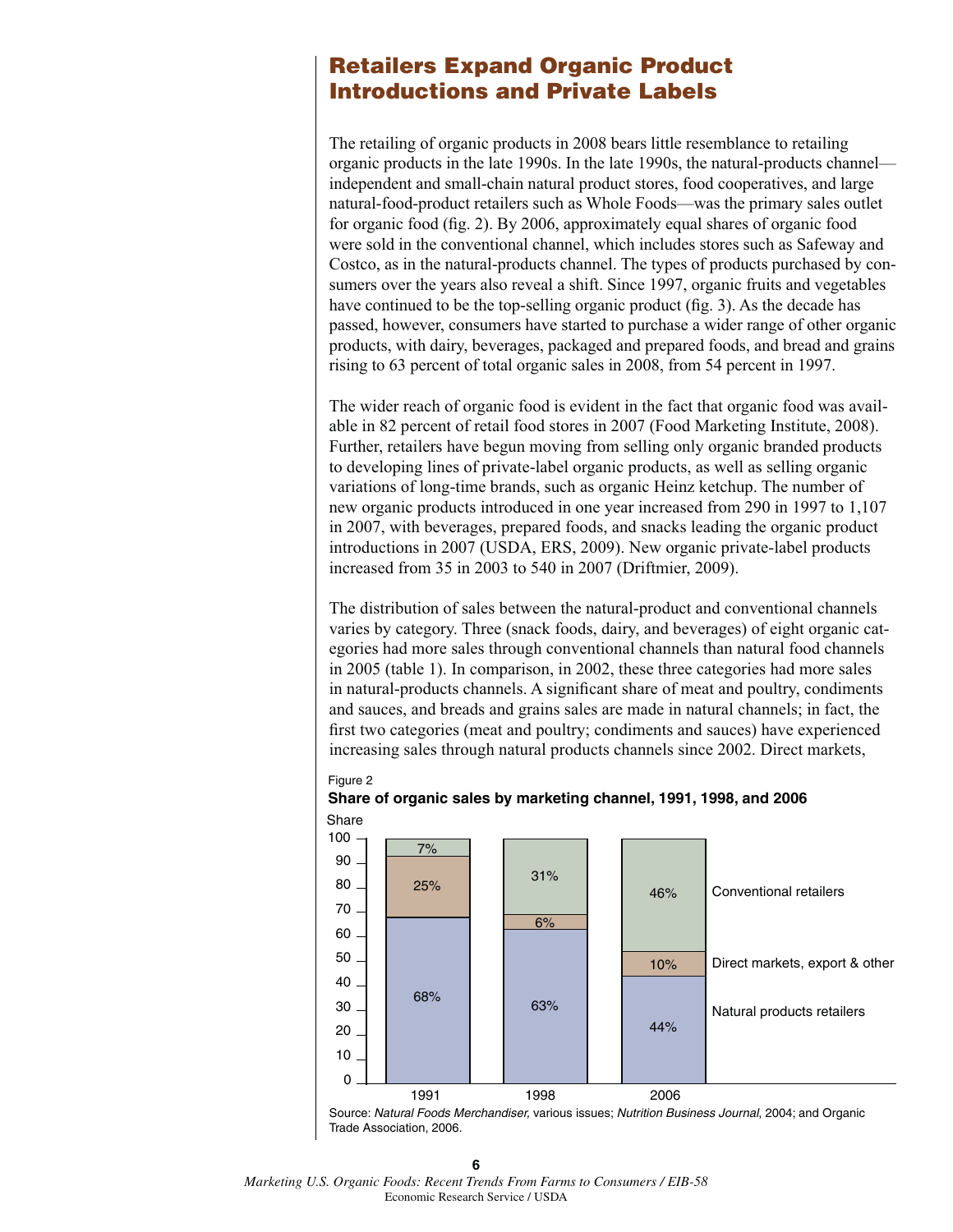## Figure 3 **U.S. retail sales of organic food products increase from 1997 to 2008**

Billions of dollars



such as sales made directly to consumers at farmers markets or directly to restaurants, remain an important outlet in the organic sector.

As organic sales in the conventional channels increased, marketers began using some traditional marketing strategies for organic foods, such as developing organic versions of conventional brands (such as organic Heinz ketchup) and creating lines of organic private-label products. In 2000, few organic private labels existed—one exception was Whole Foods' 365 Organic, which has been available since at least the mid-1990s. Now, nearly every large conventional supermarket has a private label for organic products, and many of these lines were introduced after the organic standards were promulgated in 2002. In 2003, approximately 8 percent of organic foods were sold under a private label (*Nutrition Business Journal*, 2004), in comparison to 16 percent for U.S. food products in general (Nielsen, 2005). In 2008, the share of private organic label products sales was an estimated 17.4 percent in the United States (Nielsen, 2008). ERS data indicate that, in 2007, approximately 43 percent of certified organic handlers manufactured private-label products, and private-label products make up approximately 19 percent of handlers' organic sales.

#### Table 1 **Organic food sales by market type, 2002 and 2005**

|                         | Type of channel         |      |              |      |                             |                |  |
|-------------------------|-------------------------|------|--------------|------|-----------------------------|----------------|--|
|                         | <b>Natural products</b> |      | Conventional |      | Direct markets<br>and other |                |  |
| Organic categories      | 2002                    | 2005 | 2002         | 2005 | 2002                        | 2005           |  |
|                         |                         |      | Percent      |      |                             |                |  |
| Meat and poultry        | 64                      | 71   | 35           | 28   |                             |                |  |
| Condiments and sauces   | 63                      | 69   | 34           | 22   | $\mathcal{P}$               | 9              |  |
| Breads and grains       | 66                      | 65   | 30           | 32   | $\overline{4}$              | 3              |  |
| Packaged/prepared foods | 61                      | 56   | 37           | 42   | $\mathcal{P}$               | 3              |  |
| Fruits and vegetables   | 42                      | 48   | 49           | 38   | 10                          | 14             |  |
| Snack foods             | 60                      | 44   | 38           | 51   |                             | $\overline{4}$ |  |
| Dairy                   | 56                      | 37   | 43           | 62   | $\mathcal{P}$               | $\overline{2}$ |  |
| <b>Beverages</b>        | 65                      | 29   | 33           | 64   | 3                           |                |  |

Source: Nutrition Business Journal, 2003; Organic Trade Association, 2006.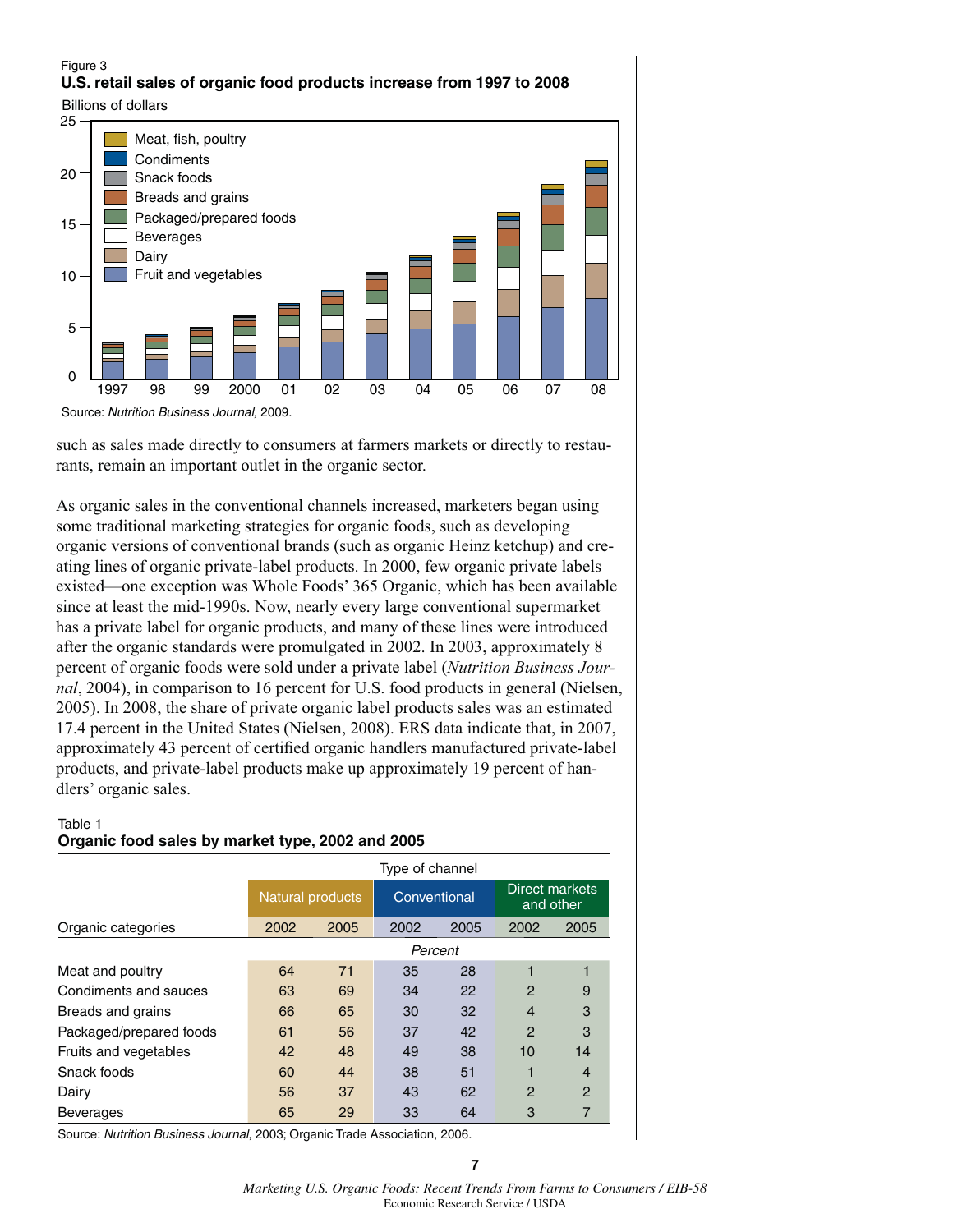1 Tracing the handling sector from 1997 to 2007 is not possible; the only available information pertains to 2004 and 2007, and is the result of a nationwide survey of certified organic firms.

## **'Handler' Middlemen Move More Organic Products as Shortages Are Reported**

Organic "handlers" move nearly all organic products from the farm to the retailer. These firms procure organic products from farmers and other suppliers, add value by processing or repacking, and then sell the value-added products to other handlers, retailers, and institutions, as well as directly to consumers or restaurants (see box, "Organic Handlers Move Products Through the Supply Chain"). These companies follow strict procedures to maintain organic integrity as organic food products move along the supply chain. Many of the trends in retailing are mirrored in the handling sector. The available data indicate that the sectorwide growth occurred at the intermediary handler level as well, with the number of certified organic facilities increasing to 3,225 in 2007 from 2,790 in 2004.<sup>1</sup> The presence of conventional firms now active in the organic industry extends to the handling sector. Survey results indicate that the majority of organic handlers are "mixed" operations that deal with both organic and nonorganic products. Many of the firms began as conventional facilities and later added an organic component to their businesses. In 2004, about 70 percent of handlers had converted part or all of their business to organic from conventional handling. In 2007, 63 percent reported converting to organic.

The overall value of organic products that moved through the intermediary "handling" stage increased 17 percent between 2004 and 2007, while the distribution of sales to the different outlets has shifted, reflecting the growing importance of the conventional channel. The most significant change in marketing outlets between 2004 and 2007 is the decline in the percent of sales going to wholesalers, brokers, distributors and repackers (fig. 4). In 2007, conventional supermarkets were the third most important outlet; natural-product chains held this position in 2004. The percent of sales that handlers made directly to consumers remained relatively constant between 2004 and 2007, while club stores captured 7 percent of the market in 2007, up from 2 percent in 2004.



#### Figure 4 **Organic handler sales shift away from wholesalers, 2004-07**

Note: Charts present percent of sales made in each market outlet. Source: USDA, Economic Research Service.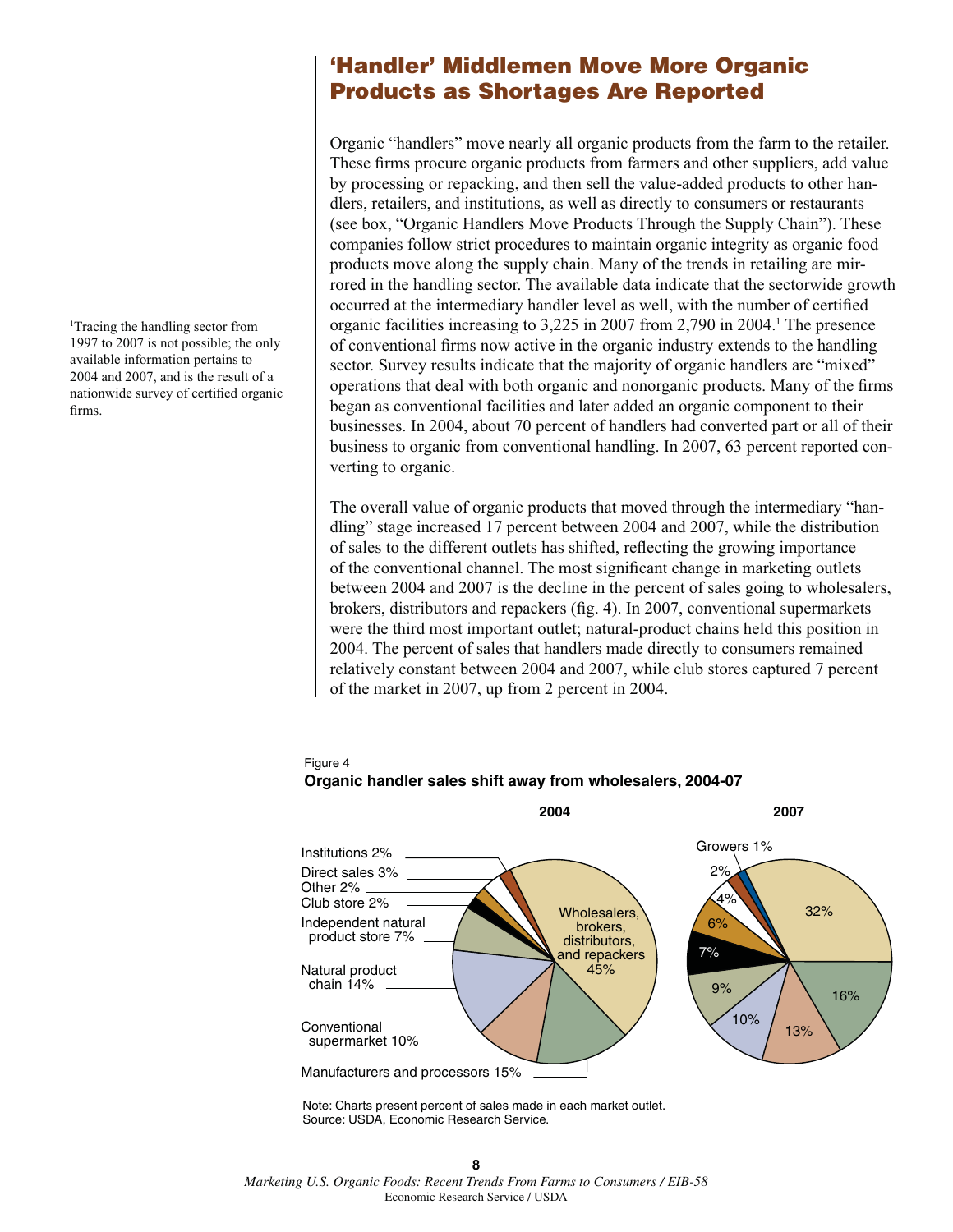Procurement has been a longstanding problem for organic handlers, and ingredients often have been difficult to locate (Dimitri and Oberholtzer, 2008). Sourcing organic ingredients has become even more challenging as demand for organic products has increased. In 2007, 57 percent of handlers reported finding limited supply of needed ingredients, which was up from 46 percent in 2004. These procurement shortages translated to handlers' being unable to meet market demand for their output, with a greater percentage of handlers struggling to supply the market in 2007 than in 2004. Thirteen percent of handlers reported experiencing critical shortages of at least one of their organic products at some time during 2004, while another 16 percent of organic handlers experienced minor shortages. In 2007, 20 percent reported critical shortages, and 16 percent reported minor shortages.

Similar to their conventional counterparts, organic handlers procure ingredients and products from their suppliers in the spot market or through sales arranged in advance with their suppliers. Spot-market sales are anonymous transactions between buyers and sellers that might take place in a wholesale market, for example, or through a broker. For conventional agricultural products, spot-market purchases are common, making up 60 percent of all purchases (MacDonald et al., 2004). However, in markets with limited competition, because of increased demand for a distinctive process or short supply, spot markets often fail to produce enough products with the attributes consumers desire (MacDonald et al., 2004). In such cases, market needs can be more effectively met though vertically coordinated transactions, such as through contracts or closely aligned transactions between buyers and sellers. The research indicates that contracts are used at a higher rate in the organic sector than in the conventional sector. In 2007, approximately 65 percent of the volume of organic products bought by organic handlers was obtained through written or verbal contract and 29 percent acquired through spot markets.



## **Organic Handlers Move Products Through the Supply Chain**

**<sup>9</sup>** *Marketing U.S. Organic Foods: Recent Trends From Farms to Consumers / EIB-58* Economic Research Service / USDA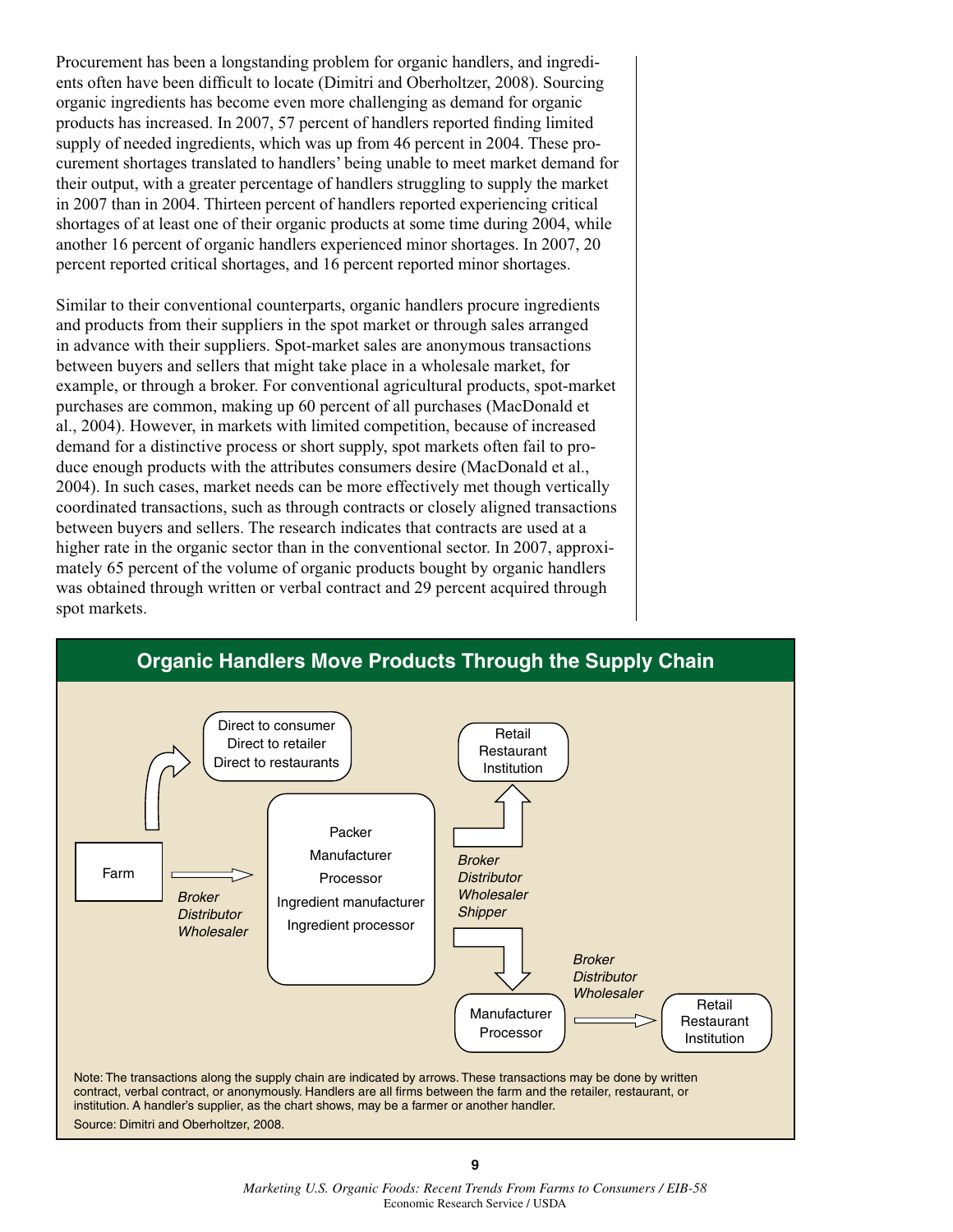## **Organic Acres More Than Doubled From 1997 to 2005, But Supply Still Fell Short of Demand**

Growing enough of the right organic products on the farm is essential to meet consumer demand for fresh and manufactured organic foods. At one point in time, the organic sector was supply-driven and organic products were introduced by farmers. Today's market is different in that consumer demand is driving growth in the organic market. While the "pioneer" organic farmers struggled to find a market for their products, today's farmers face the opposite problem: they are struggling to produce a sufficient supply of organic products (Dimitri and Oberholtzer, 2008).

Both the quantity of farmland and the number of farms under organic management expanded in the United States from the late 1990s to the late 2000s, albeit more slowly than in many other parts of the world. U.S. organic farmland increased from 1.3 million acres in 1997 to a little over 4 million acres in 2005, or 0.5 percent of all agricultural lands (table 2). Growth rates for organic farmland in the United States were relatively slow in the 1990s (with annual average increases of 9 percent from 1992 to 1997) but started to increase in the late 1990s and, except for 2002, the year in which the national organic standards were implemented, continued to increase with an average annual growth rate of 19 percent from 2000 to 2005. At the same time, the number of U.S. organic farms expanded from 5,021 to 8,493. The average farm size of certified organic farms increased from 268 acres in 1997 to 477 acres in 2005. A large part of the increase in average farm size was due to dramatic growth in the number of certified acres of pastureland.

Although certified organic acreage is increasing in the United States, growth of organic farmland by specific commodity is not uniform. The largest increases between 1997 and 2005 were in pastureland and rangeland (USDA, Economic Research Service, 2006). The quantity of land planted to vegetables and fruit, long the top-selling organic category, has grown steadily since 1997, and the percent of vegetable and fruit farmland that was certified organic by 2008 reached almost 5 and 3 percent, respectively. The two sectors that have garnered the most attention in recent years are organic grains and soybeans, which provide crucial inputs for organic dairy and meat production. The amount of land devoted to organic grain production has increased, and between 2000 and 2005, farmland devoted to organic corn, wheat, and oats increased between 10 and 12 percent annually. The amount of farmland allocated to organic soybean production declined slightly.

The amount of certified organic farmland used for production in 2007, from the Census of Agriculture, totaled 2.6 million acres, with 1.3 million used for growing certified organic crops and 1.0 million acres of certified organic pastureland. The Census, an agriculturally based census conducted by USDA's National Agricultural Statistics Service, reports that in 2007, 20,437 farms had organic acreage, with an average of 126 organic acres per farm (fig. 5). Most of the organic farms are small (fewer than 9 acres), while more than half the organic farmland counted by the census is accounted for by the largest farms. Including organic farms in the agricultural census is a relatively new effort for USDA.

Comparing these data with the acreage numbers and number of organic farms collected by ERS is difficult because the two entities used different methodologies when collecting data. ERS contacted organic certifiers to ascertain the quantity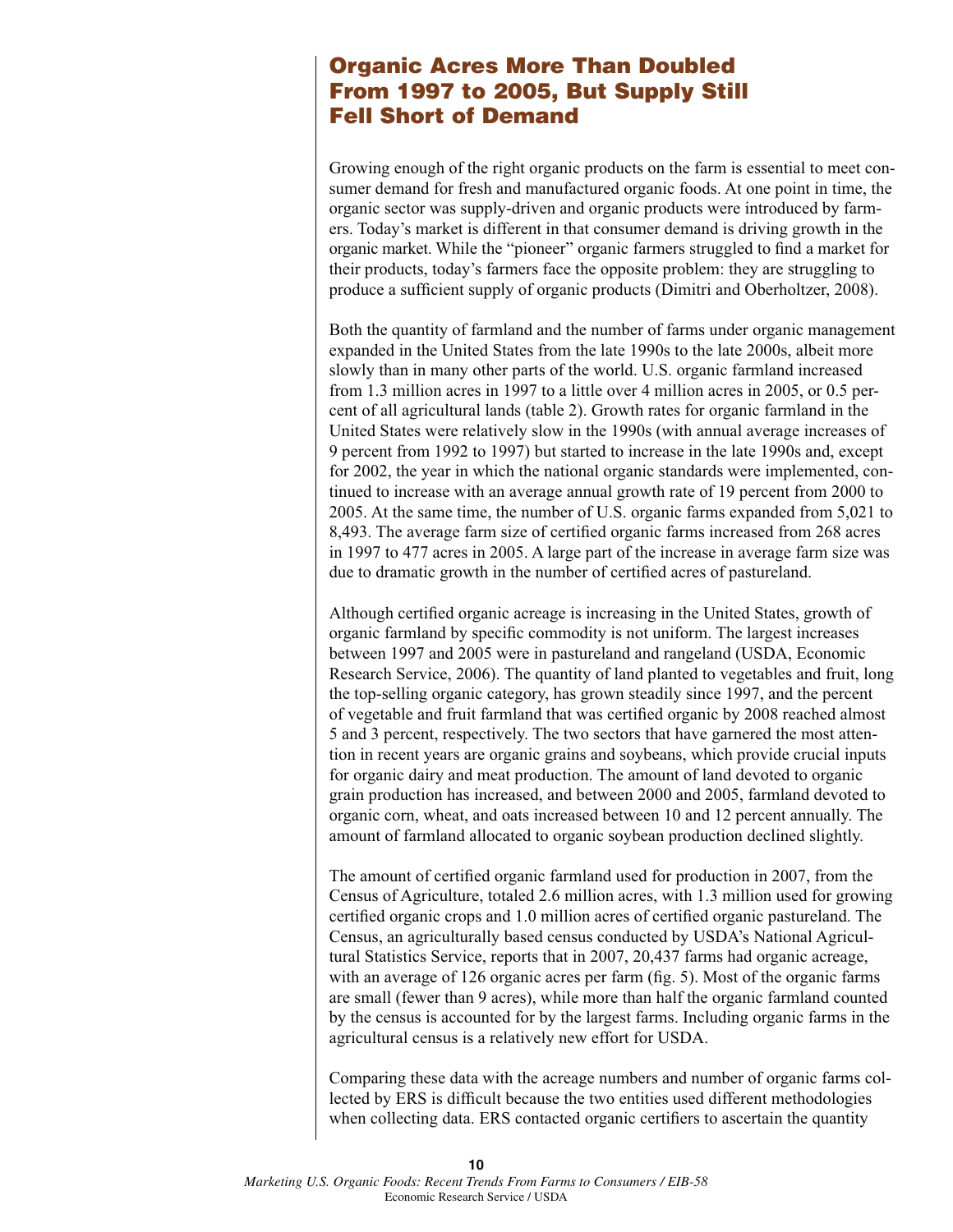of organic farmland certified in each year, while NASS collected information directly from farmers via the Census of Agriculture. Some differences are readily apparent: the ERS data include fallow land, while the Census excludes this acreage. Also, for confidentiality and disclosure reasons, responses from large, isolated farms were not reported in the Census. The advantage of the census data relative to the ERS data is that census data provide an estimate of the distribution of organic farms by size.

Despite the growing demand for organic food products, many U.S. farmers are reluctant to switch to organic production methods. Understanding the factors that





Source: USDA, National Agricultural Statistical Service, 2007 Census of Agriculture, table 48.

| Table 2                                       |  |
|-----------------------------------------------|--|
| U.S. certified organic farmland, 1997 to 2005 |  |

| Farmland                       | 1997      | 2000      | 2001      | 2002      | 2003      | 2004      | 2005      |
|--------------------------------|-----------|-----------|-----------|-----------|-----------|-----------|-----------|
|                                |           |           |           | Acres     |           |           |           |
| Grains                         | 291,013   | 415,977   | 454,598   | 495,503   | 547,729   | 490,561   | 607,907   |
| Beans                          | 96,183    | 166,320   | 211,405   | 145,071   | 152,757   | 143,839   | 155,853   |
| <b>Oilseeds</b>                | 31,433    | 54,521    | 43,722    | 33,418    | 28,117    | 53,503    | 45,674    |
| Hay and silage                 | 126,797   | 231,481   | 253,641   | 267,827   | 327,538   | 356,590   | 411,342   |
| Vegetables                     | 48,227    | 62,342    | 71,667    | 69,887    | 78,895    | 79,522    | 98,525    |
| Fruits                         | 49,414    | 43,481    | 55,675    | 60,693    | 77,989    | 80,707    | 97,277    |
| Herbs, nursery, and greenhouse | 90,784    | 41,282    | 14,716    | 29,287    | 25,074    | 8,254     | 9,119     |
| Other cropland                 | 116,333   | 203,645   | 197,085   | 197,999   | 213,531   | 239,375   | 297,575   |
| Total pasture/rangeland        | 496,385   | 557,167   | 789,505   | 625,902   | 745,273   | 1,592,756 | 2,331,158 |
| Total cropland                 | 850,173   | 1,218,905 | 1,302,392 | 1,299,632 | 1,451,601 | 1,452,353 | 1,723,271 |
| U.S. total                     | 1,346,558 | 1,776,073 | 2,094,272 | 1,925,534 | 2,196,874 | 3,045,109 | 4,054,429 |
| Number of operations           | 5,021     | 6,592     | 6,949     | 7,323     | 8,035     | 8,021     | 8,493     |
| Average farm size, acres       | 268       | 269       | 301       | 263       | 273       | 380       | 477       |

Note: Data are not available for 1998 and 1999.

Source: USDA, Economic Research Service, 2006.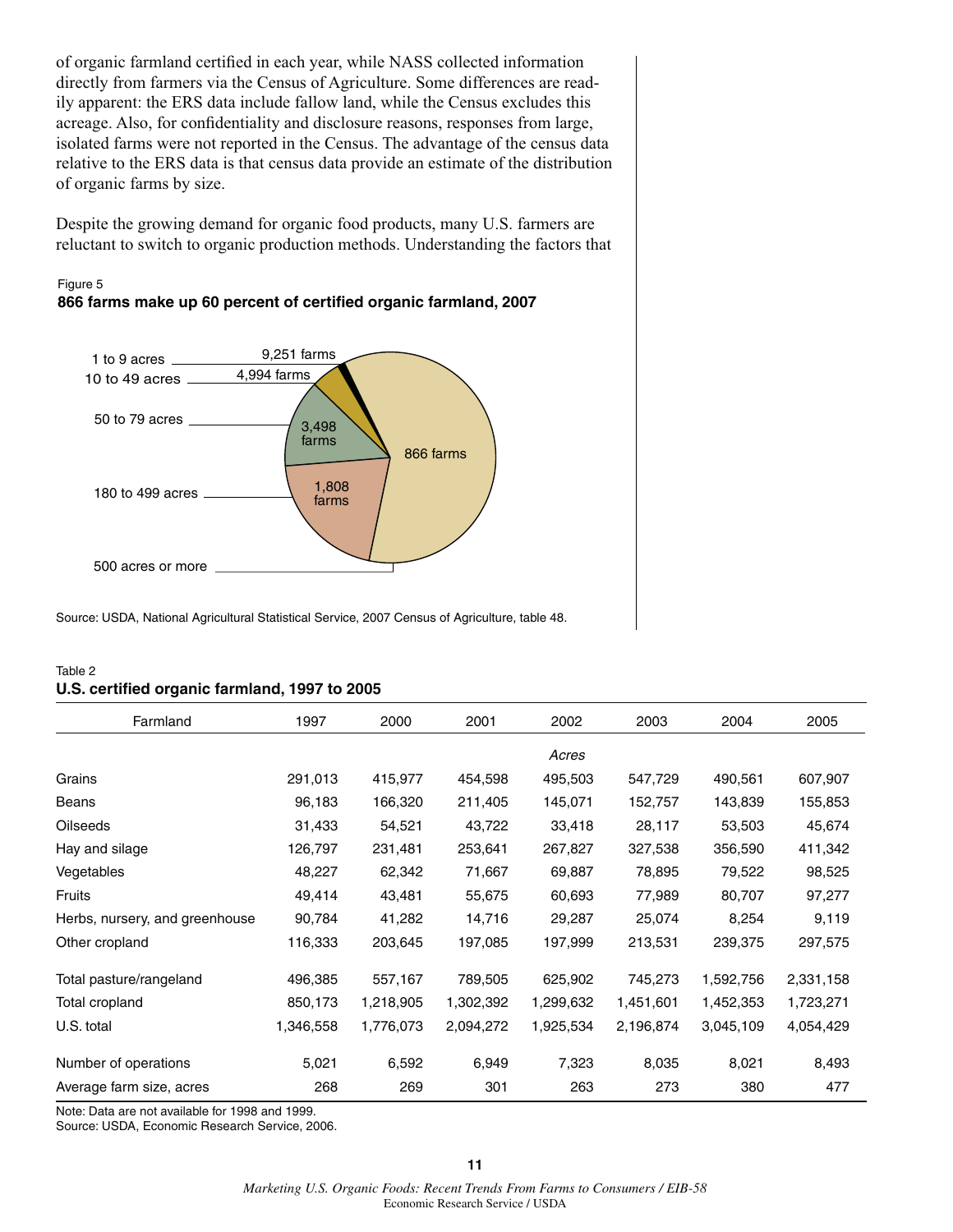encourage or discourage farmers to convert from conventional to organic farming systems is currently constrained by the fact that few (if any) researchers have systematically examined this issue. We do know that those converting may face a large financial risk as they learn a new way of doing business. During the transition years they face lower yields for crops, which are sold at the lower conventional prices until conversion is complete (Wolf, 2006), and, practically speaking, farmers do not reach their top organic production level for approximately 5 years of farming organically (Siemon, 2006). Although U.S. farmers do not experience a post-transition yield reduction (Liebhardt, 2001), overall yields for major crops may be lower over time because of organic crop rotation. Social pressures also influence the decision to convert, in that farmers converting to organic may be criticized by their neighbors or their families (Duram, 2000; Siemon, 2006; Wolf, 2006). Organic farmers often have little contact with their neighbors who use conventional farming practices; these neighbors may warn the organic farmer that their farming systems may fail (Duram, 2000).

Surveys of farmers also provide some insight into motivations for turning to organic production. In 2001, slightly more than half (51 percent) of organic farmers who took part in a nationwide survey of organic farmers said they transitioned from conventional farming systems, while 49 percent began as organic farmers (Walz, 2004). The surveyed farmers chose to farm their land organically because they have feelings of stewardship for the land, desire to avoid using chemicals for family and farmworker health, and prefer to avoid chemical use for environmental health (Walz, 2004). Ecological factors are crucial motivators to those who farm organically (Walz, 2004; Duram, 2000). Slightly less than half of organic soybean producers are farming organically to increase their income. Many of the other soybean farmers report using organic methods to protect environmental health and community health (McBride and Greene, 2008).

In Europe, government policies encourage farmers to adopt organic farming techniques through a variety of schemes, including "green payment" subsidies. The economic rationale for green payments is that organic production provides benefits that accrue to society and that individual farmers do not consider these social benefits when making production decisions. Subsidies alter production practices by more closely aligning each farmer's private costs and benefits with social costs and benefits. The green payments for organic production target new and existing organic farmers, partly to compensate new or "transitioning" farmers for the decline in yields when moving from conventional to organic production.<sup>2</sup> The results of these policies can be seen in one example: Austrian farmers who converted before 1995 farmed organically for philosophical reasons, while those who converted after subsidies were available (1995) perceived that organic farming was a good way to make money (Darnhofer et al., 2005). In contrast to EU countries, the United States has adopted a free-market approach and so policies are aimed toward facilitating market development. In one small deviation from this general approach, Federal legislation provides funding for crop and livestock producers to help defray certification costs.

Another factor in the decision of whether to farm organically is a farmer's alternative opportunities; for example, a farmer weighs the expected profits from continuing under his or her current production technology relative to the expected profits from converting to managing farmland organically. As the prices farmers received for conventional food rose in late 2007 and the first half of 2008, fewer farmers made the switch to organic production methods (Fromartz, 2008). But prices paid

*2* Unlike U.S. farmers, European farmers often continue to have yields below conventional producers after the 3-year conversion period. For example, organic grain yields in the early 2000s were about 60-70 percent of conventional grain yields (Offermann and Nieberg, 2000). One possible explanation for this difference is that European conventional farming systems are more intensive than U.S. conventional farming systems.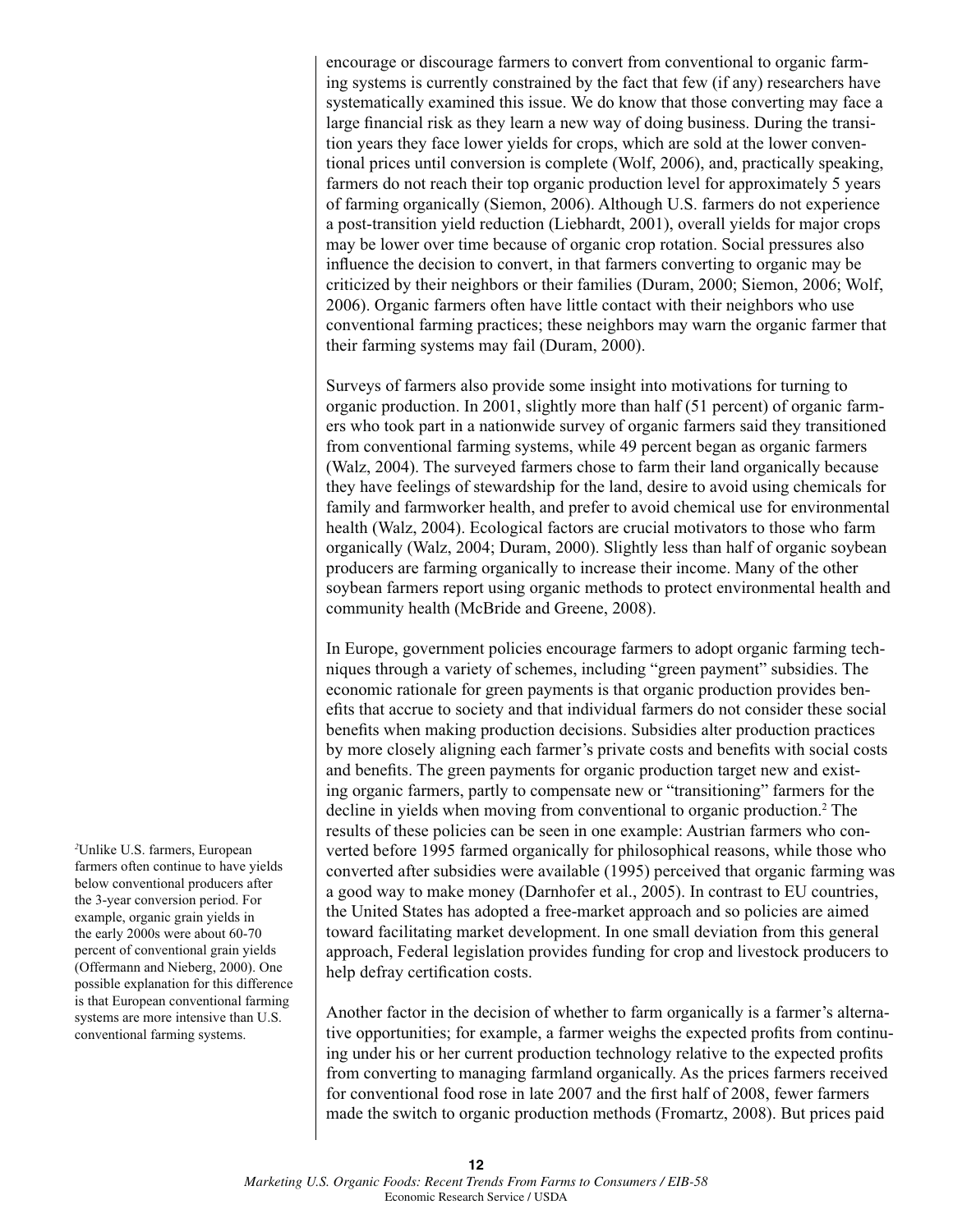to farmers are historically cyclical, and by the end of 2008, had already significantly declined. In addition to considering the relative prices of organic to conventional foods, farmers likely consider other factors important in the decision to convert to organic farming methods, and as of the time of this writing, the decision to convert or not has been largely unexplored.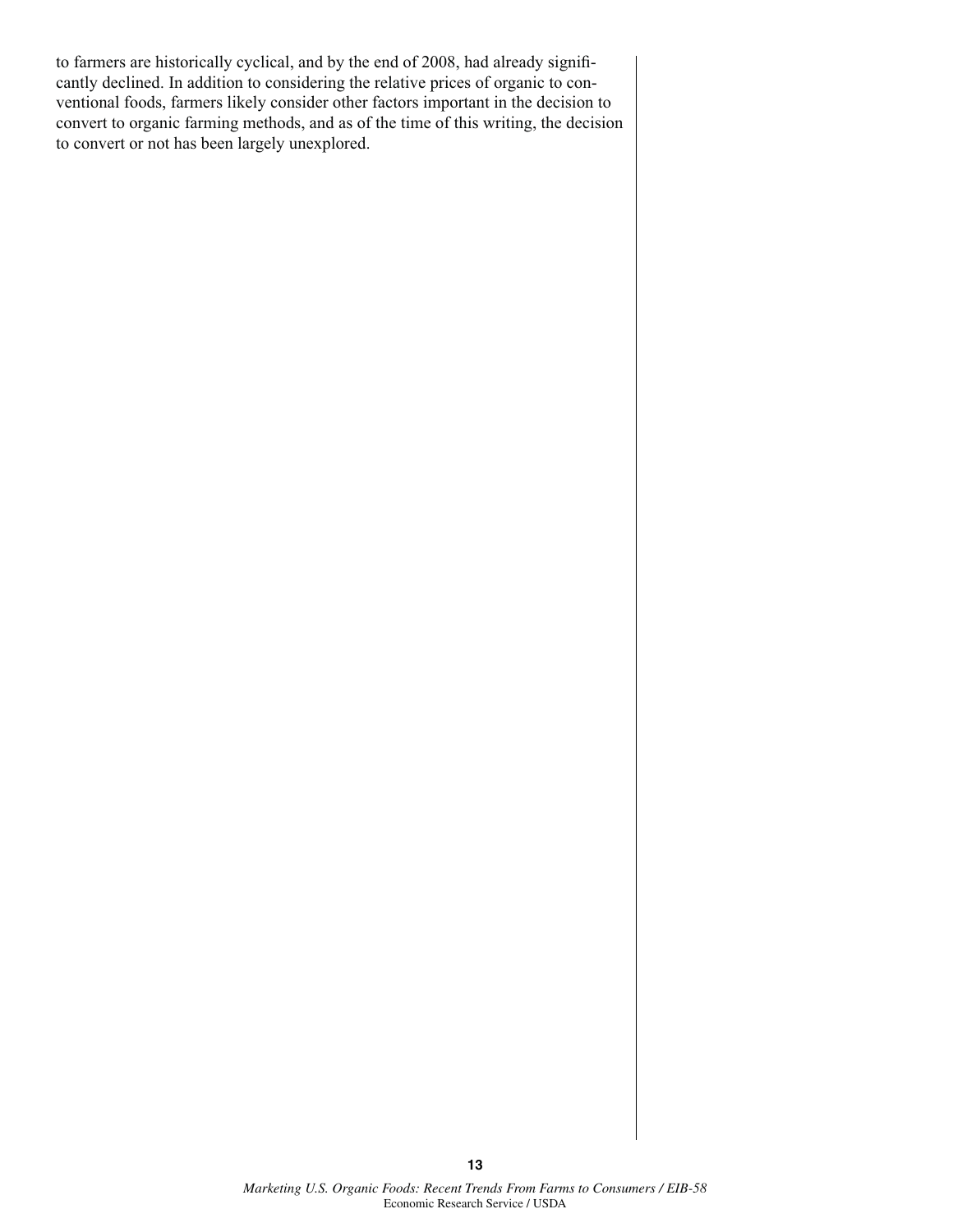## **Fresh Produce Continues To Be Top-Selling Category**

Historically, fresh produce has been the most popular organic category and continues to be; growth in retail sales of fresh produce averaged 15 percent a year between 1997 and 2007. Fresh fruits and vegetables move from the farm to the consumer through certified organic handlers, who distribute, ship, broker, or wholesale transactions between the firms along the supply chain. As produce moves along the supply chain, these firms follow strict procedures to maintain product quality and organic integrity. These include maintaining fresh produce at proper temperatures, and keeping organic and conventional produce separate during shipping.

Consumers purchase fresh organic produce in conventional supermarkets, natural products supermarkets, and club stores. Fresh organic produce is also available directly to consumers through venues such as farmers markets and community-supported agriculture arrangements.

In 2005, the top organic vegetables in cropland were lettuce (12 percent of all vegetable acreage), tomatoes (7 percent), and carrots (6 percent). The top fruits were grapes (23 percent of all fruit acreage), tree nuts (16 percent), apples (13 percent), and citrus (10 percent). (See table 3 for certified organic acreage, 1997-2005.)

#### Figure 6

#### **Handlers distribute most organic fruits and vegetables to national market, 2004-07**



Note: Charts represent percent of sales made in each geographic region. Source: USDA, Economic Research Service.

#### Table 3 **U.S. certified organic acreage for fruits and vegetables, 1997-2005**

|                  | 1997   | 2000   | 2001   | 2002   | 2003   | 2004   | 2005   |
|------------------|--------|--------|--------|--------|--------|--------|--------|
|                  |        |        |        | Acres  |        |        |        |
| Total fruit      | 49.414 | 43.481 | 55.675 | 60.693 | 77.989 | 80.707 | 97.277 |
| Total vegetables | 48.227 | 62,342 | 71.667 | 69.887 | 78.895 | 79.522 | 98.525 |

Note: Data for 1998-1999 are not available.

Source: USDA, Economic Research Service, 2006.

#### **What Are Organic Fruits and Vegetables?**

Organic fruit and vegetable production relies on ecologically based practices, such as biological pest management and composting, and crops are produced on land that has had no prohibited substances applied to it for at least 3 years prior to harvest. Soil fertility and crop nutrients are managed through tillage and cultivation practices, crop rotations, and cover crops, supplemented with manure and crop waste material and allowed synthetic substances. Crop pests, weeds, and diseases are controlled through physical, mechanical, and biological control management methods.

Organic fruits and vegetables must be stored and shipped separate from conventionally grown produce. Organic produce is shipped or packed in containers free from synthetic fungicide, preservative, or fumigant.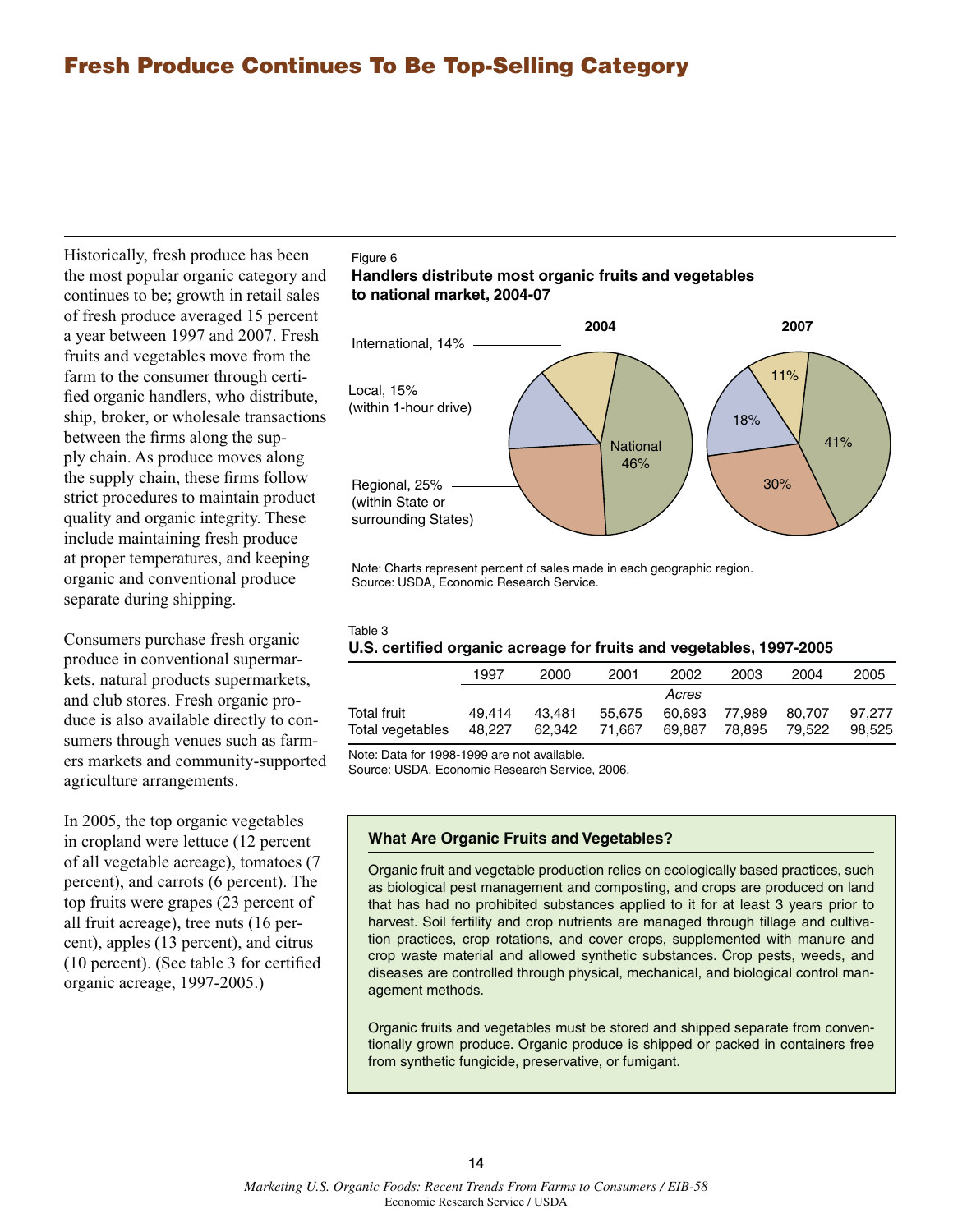

#### Figure 7 **Most fresh-cut organic produce is sold in conventional food stores**

Millions of dollars



Source: Natural Foods Merchandiser, various issues. Data not available for 2005.

#### Figure 9

#### **Organic carrots' highest price premium comes at wholesale level, 2004-06**

Percent



Note: Premiums are in percents. Organic price premiums are calculated by subtracting the conventional price (whether computed monthly, quarterly, or yearly) from the organic price and dividing the difference by the conventional price. For additional price premiums, see www.ers.usda.gov/data/organicprices.

Source: USDA, Economic Research Service, 2009 calculations (see  $\wedge$ <sup>"</sup>{ lÉwww.ers.usda.gov/data/organicprices).

#### Figure 8 **Retail sales of organic fruits and vegetables increased over fourfold, 1997-2008**



#### **Characteristics of Organic Packaged-Vegetable Consumers**

More likely to buy organic vegetables:

- Consumers with higher levels of education
- Consumers with higher income

Less likely to buy organic vegetables:

- Consumers over 50 years old
- Black consumers

Source: Dettmann and Dimitri, 2010.

Source: Nutrition Business Journal, 2009.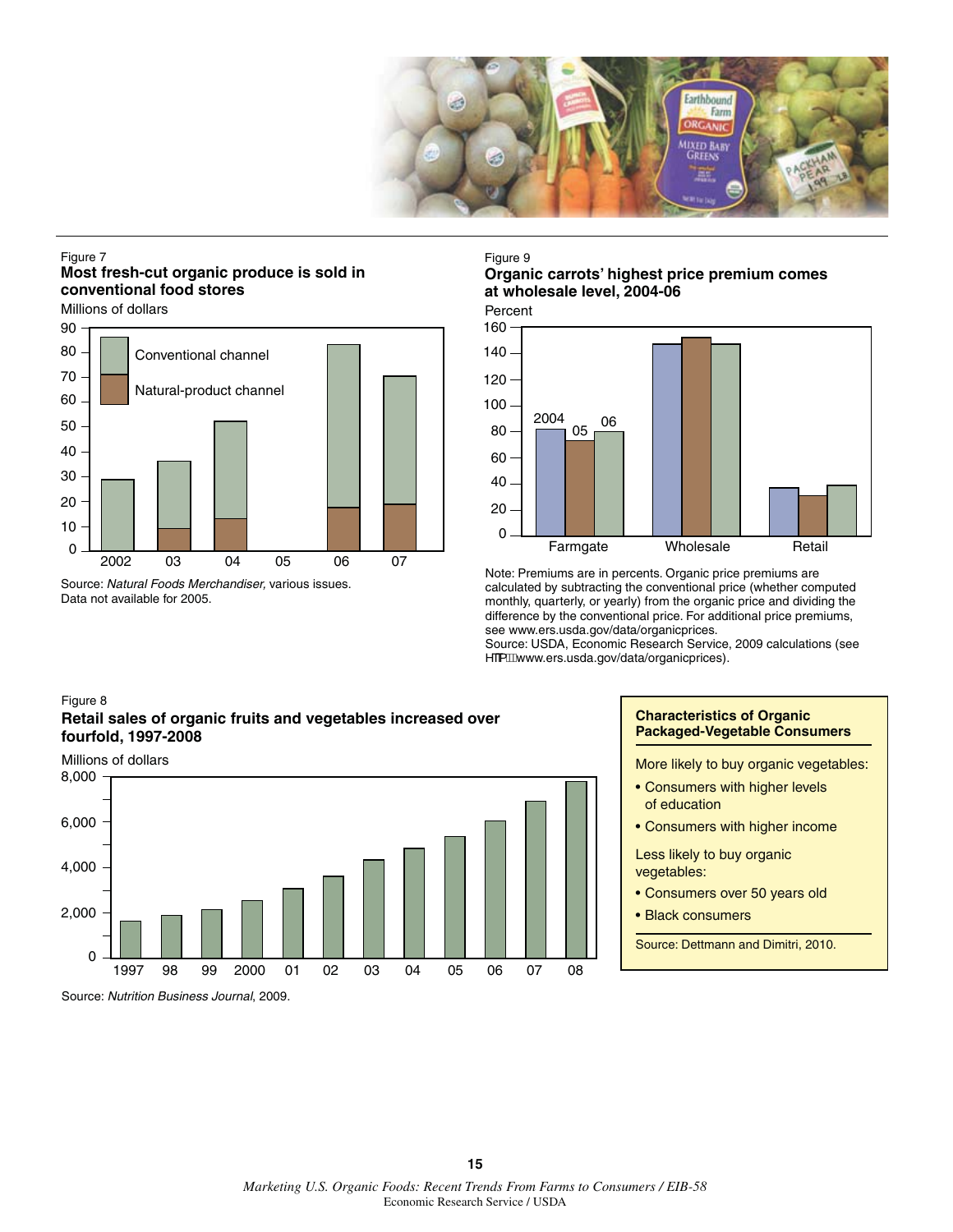## **Dairy Products Sector Has Boomed Despite Periodic Supply Shortages**

The dairy sector has been one of the fastest growing segments of the organic industry, with annual growth rates of retail sales ranging from 16 to 34 percent between 1997 and 2007. Growth in the milk sector, however, has been periodically hampered by supply shortages, such as those experienced by supermarkets during 2005 and 2006 (Oliver, 2006; Weinraub and Nicholls, 2005).

#### Figure 10 **Handlers' regional sales of organic milk increase, 2004-07**



Note: Charts represent percent of sales made in each geographic region. Source: USDA, Economic Research Service.

#### **What Are Organic Dairy Products?**

As defined by the USDA national organic standards, organic dairy products are made from the milk of animals raised under organic management. The cows are raised in a herd separate from conventional dairy cows and are not given growth hormones or antibiotics. The animals do receive preventive medical care, such as vaccines, and dietary supplements of vitamins and minerals. All organically raised dairy cows must have access to pasture, the outdoors, shade, shelter, exercise areas, fresh air, and direct sunlight suitable to their stages of production, the climate, and the environment. There is currently a proposed rule that would change the requirements for access to outdoors. The proposed rule requires that ruminants be provided with continuous management on pasture for access to the outdoors throughout the year, including during the non-growing season; this rule would apply to lactating cows as well (Federal Register, 2008).

Organic dairy products must make use of milk from animals raised organically for at least 1 year prior to producing the milk. The process used to bottle milk and to make and pack cheese, ice cream, yogurt, and other dairy products also must be certified as organic. The processor is required to keep organic and conventional products separated, and must prevent organic products from contact with prohibited substances.

#### Figure 11 **Organic fluid milk production increases, 2006-09**

Millions of pounds



Source: USDA, Agricultural Marketing Service, Fluid Milk Sales Data—Monthly and YTD, 2009.

Table 4

#### **U.S. certified organic milk cows and pasture acreage, 1997-2005**

|                               | 1997   | 2000    | 2001    | 2002    | 2003    | 2004     | 2005      |  |
|-------------------------------|--------|---------|---------|---------|---------|----------|-----------|--|
|                               |        |         |         | Number  |         |          |           |  |
| Milk cows                     | 12.897 | 38,196  | 48.677  | 67,207  | 74.435  | 74.840   | 87,082    |  |
|                               |        |         |         | Acres   |         |          |           |  |
| Pasture and rangeland 496,385 |        | 557,167 | 789.505 | 625.902 | 745.273 | .592,756 | 2,331,158 |  |
|                               |        |         |         |         |         |          |           |  |

Note: The pasture and rangeland data are greatly influenced by four large pastureland farms in Alaska that entered the sector starting in 2004. Data are not available for 1998-1999.

Source: USDA, Economic Research Service, 2006.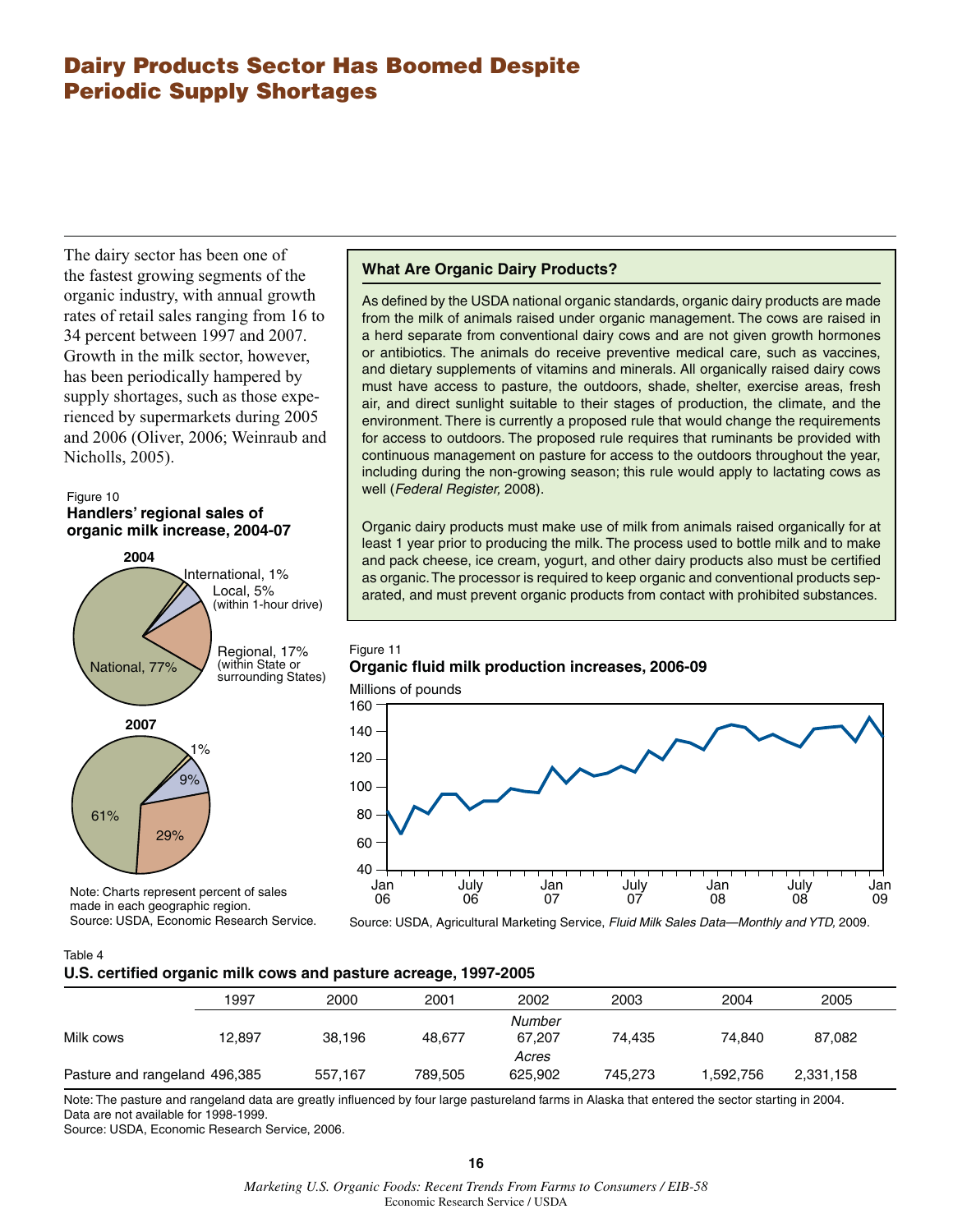

#### Figure 12

#### **Market share of private label milk at retail stores more than doubles, 2004-06**



**Characteristics of Organic-Milk Consumers in the United States** • As education increases, the likelihood of buying organic milk dra-

Source: USDA, Economic Research Service

• Hispanic households are more likely to frequently purchase organic milk • Asian households are more likely to purchase organic milk occasionally. • Upper income households are more

matically increases.

calculations of Nielsen data.

likely to buy organic milk. Source: Dimitri and Venezia, 2007.

#### Figure 13

#### **Retail sales of organic dairy products steadily increase between 1997 and 2008**





Source: Nutrition Business Journal, 2009.

#### Figure 14

19%

27%

## **Organic milk retail prices are roughly double conventional prices, 2004-06**



Note: Prices are per half gallon of milk. Price premiums are shown as percentages. Organic price premiums are calculated by subtracting the conventional price (whether computed monthly, quarterly (Q1-Q4 above), or yearly) from the organic price and dividing the difference by the conventional price. For additional price premiums, see www.ers.usda.gov/data/organicprices. Source: USDA, Economic Research Service calculations of Nielsen data.

#### **Organic and Conventional Milk Cost of Production**

A 2005 survey of dairy producers across the United States showed that size and location of the operation and milk production costs were primary factors for determining whether a dairy producer would choose to use organic production methods. Small dairy farms were more likely than their larger counterparts to view organic as an alternative approach for reorganizing farm resources to improve farm income. Location in the Northeast and Upper Midwest also increased the likelihood that a dairy would be organic. Overall, production costs for organic dairies ran about \$4 to \$6 higher per hundredweight (cwt) of milk than those for conventional dairies (excluding the initial cost of changing management methods from conventional to organic), but organic dairy producers received an average milk premium of \$6.69 per cwt.

Source: McBride and Green, 2007.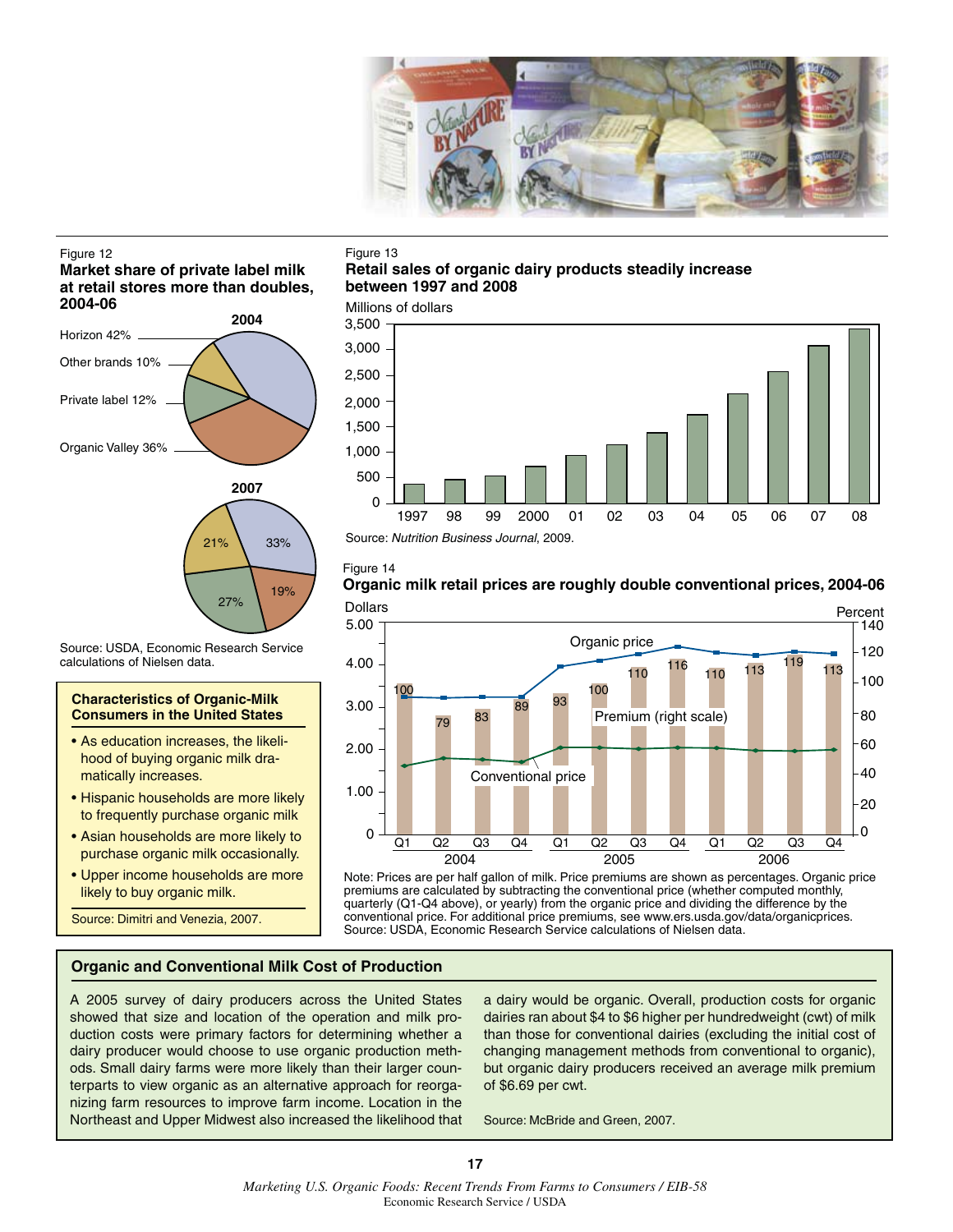## **Organic Meat and Eggs Have Relatively Low Total Sales But Fast Growth**

Figure 15

1.50

Figure 16

214

2.00

The organic meat sector is still in early stages of development, and has relatively low total sales. Yet the sector is currently one of the fastest growing in the organic industry, with total retail sales having increased by a factor of 46 between 1997 and 2007. Poultry accounted for 59 percent and beef made up 24 percent of the 2007 sales of \$476 million. Egg sales have grown at a slower rate between 1997 and 2007, although the average annual growth rate was 19 percent over these years.

Organic livestock increased dramatically between 2000 and 2005, with both beef and milk cows experiencing close to 20 percent average annual increases each year (table 5). The number of hogs and pigs increased 58 percent between 2000 and 2005. Organic poultry, which is the meat product with the greatest demand by consumers, has undergone even greater growth. Organic poultry numbers experienced 39 percent average annual increases from 2000 through 2005. The number of organic broilers, which makes up a substantial part of overall poultry growth, increased an average of 53 percent per annum during this period. Layer hen numbers have also expanded at an average annual rate of 22 percent.



278

239 264



200

Conventional price

200

250 300

183

premiums are calculated by subtracting the conventional price (whether computed monthly, quarterly (Q1-Q4 above), or yearly) from the organic price and dividing the difference by the conventional price. For more price premiums, see  $\sim$ [iffiwww.ers.usda.gov/data/organicprices. Source: USDA, Economic Research Service, 2009.





Note: Prices are in dollars per dozen. Price premiums are shown as percentages. Organic price premiums are calculated by subtracting the conventional price (whether computed monthly, quarterly (Q1-Q4 above), or yearly) from the organic price and dividing the difference by the conventional price. For more price premiums, see www.ers.usda.gov/data/organicprices. Source: USDA, Economic Research Service calculations of Nielsen data.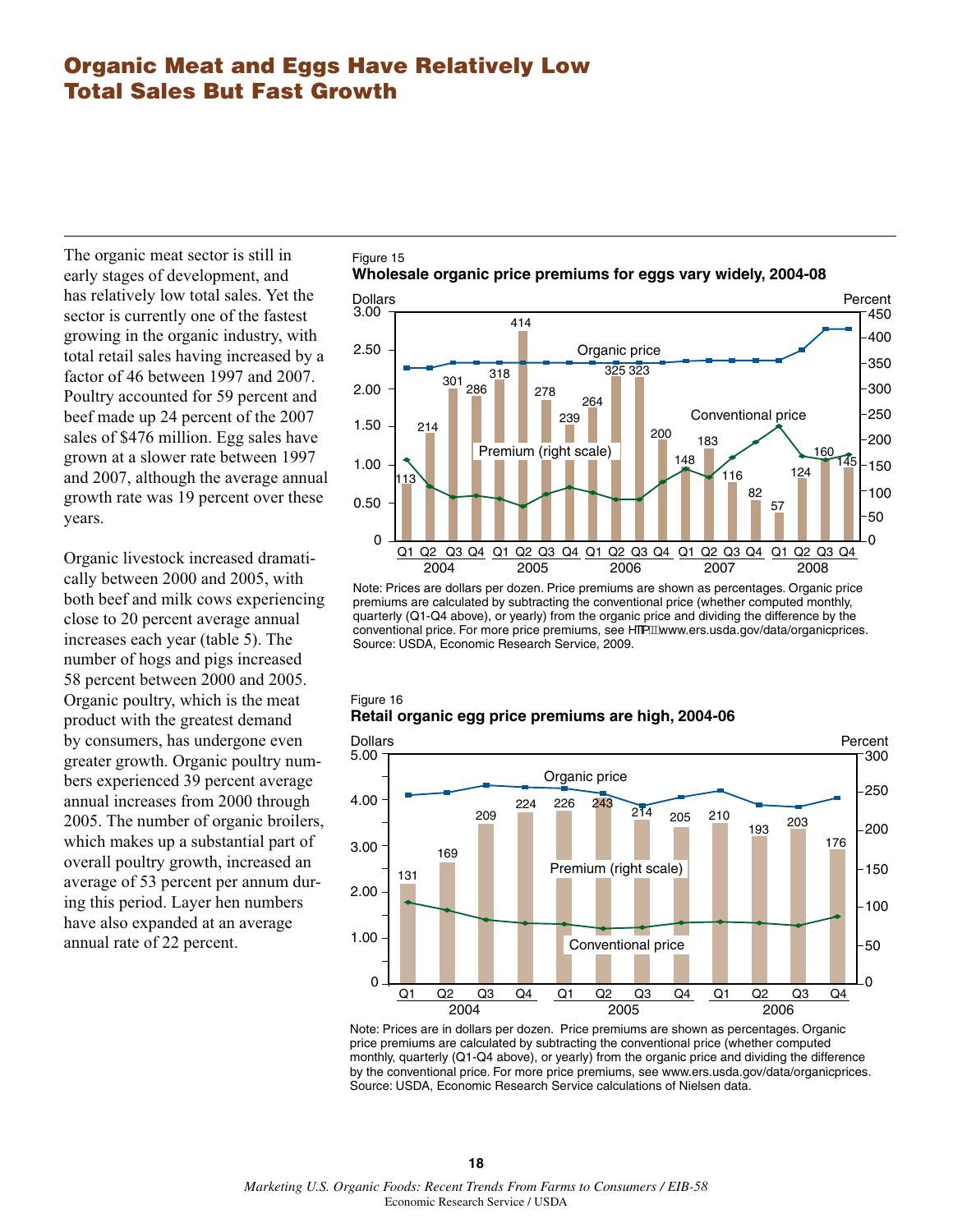

#### Table 5 **Organic livestock herds, poultry flocks expand dramatically between 1997 and 2005**

|                         | 1997    | 2000                     | 2001      | 2002              | 2003      | 2004      | 2005       |
|-------------------------|---------|--------------------------|-----------|-------------------|-----------|-----------|------------|
|                         |         |                          |           | Number of animals |           |           |            |
| Total livestock         | 18.513  | 56.028                   | 72.209    | 108.362           | 124.346   | 157.253   | 196,506    |
| Beef cows               | 4.429   | 13,829                   | 15,197    | 23.384            | 27.285    | 36,662    | 36,113     |
| Other cows <sup>1</sup> | -       | $\overline{\phantom{a}}$ | 993       | 10.103            | 11.501    | 36,598    | 58,822     |
| Hogs and pigs           | 482     | 1.724                    | 3.135     | 2,753             | 6.564     | 4,883     | 10,018     |
| Total poultry           | 798.250 | 3,159,050                | 5.014.015 | 6.270.181         | 8,780,152 | 7,304,566 | 13,757,270 |
| Laver hens              | 537,826 | 1,113,746                | 1,611,662 | 1.052.272         | 1,591,181 | 1,787,901 | 2,415,056  |
| <b>Broilers</b>         | 38,285  | 1,924,807                | 3,286,456 | 3,032,189         | 6,301,014 | 4,769,104 | 10,405,879 |

1Includes unclassified cows and some young stock and excludes milk cows.

Source: USDA, Economic Research Service, 2006.

#### **What Are Organic Meat, Poultry, and Eggs?**

Organic meat, poultry, and eggs, as defined by USDA's national organic standards, are made from animals raised under organic management. All organically raised herds and flocks must be raised separate from their conventional counterparts. The animals are not given growth-producing hormones or antibiotics. The animals receive preventive medical care, such as vaccines, and dietary supplements of vitamins and minerals. They consume 100 percent organically produced feed, free of animal byproducts. Producers must provide living conditions that accommodate the health and natural behavior of the animals. The animals should have access to the outdoors, shade, exercise areas, fresh air, and direct sunlight suitable to their species and stage of production. All organically raised cows must have access to pasture. Their bedding must be clean and dry. Producers may not withhold medical treatment from a sick animal in order to preserve its organic status. The producer must manage manure in a way that does not contribute to soil, water, or crop contamination. In certain cases, the producer may temporarily confine animals because of weather, stage of development, if the animal's well-being would be compromised from being outdoors, or if there is a risk to soil or water quality.

#### Figure 17 **Retail sales of organic meat products rapidly increase after 2003**



Source: Nutrition Business Journal, 2009.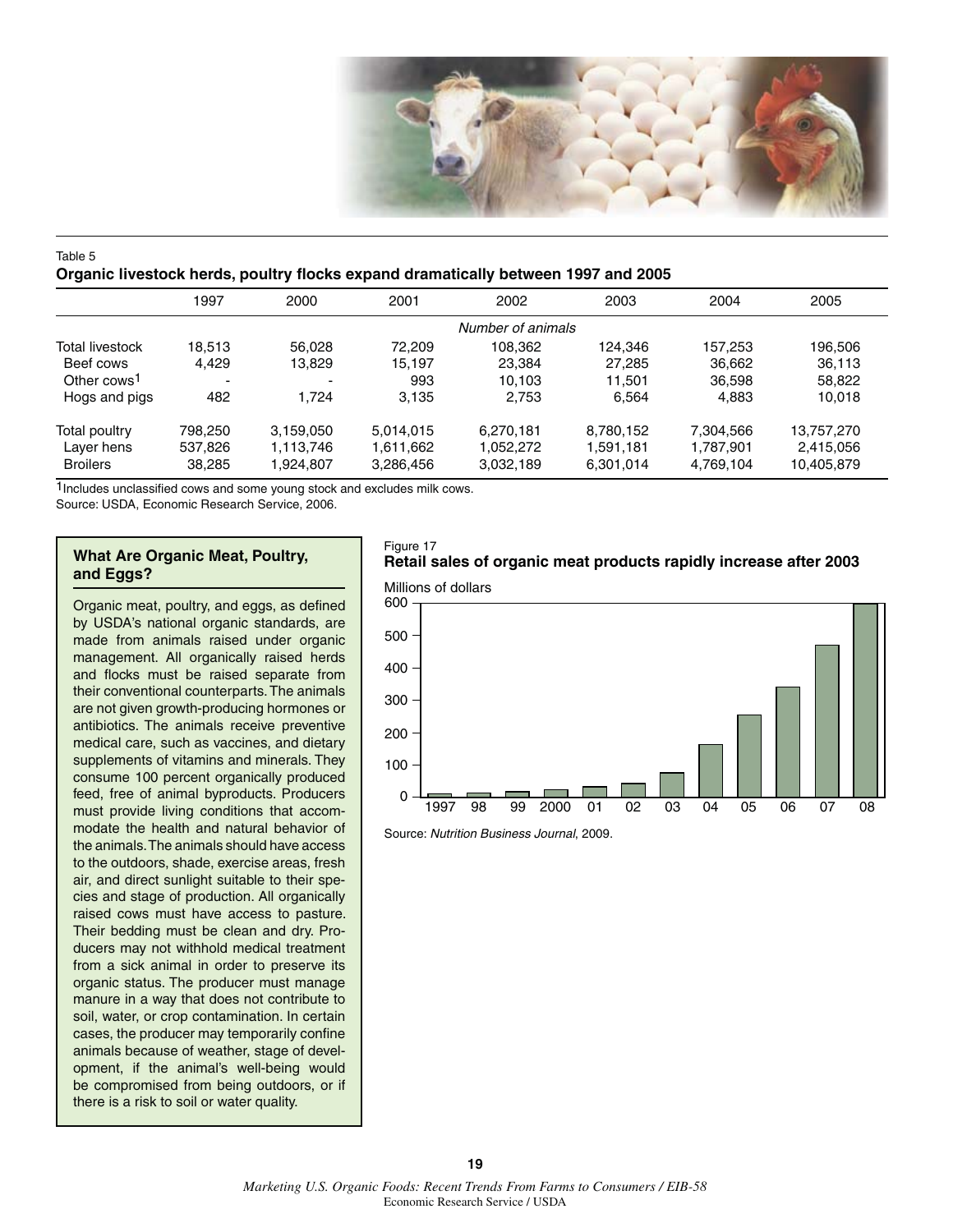## **Essential to Other Sectors, Feed Grains and Oilseeds Face Slow Growth**

Organic feed grain and soybean production are critical inputs into organic dairy and livestock production. Scarcity of organic feed grains and oilseeds, especially corn and soybeans used in the production of milk and meat (Clarkson, 2007; Brasher, 2005) has contributed to shortages of organic milk and meat at the retail level (Oliver, 2006; Organic Monitor, 2005). High conventional feed and grain prices during 2008 exacerbated this problem, as producers in the Midwest responded to high organic feed prices by shifting their organic beef and dairy into conventional production (USDA, Agricultural Marketing Service, 2008).

Slow growth in this sector can be traced back to the farm level, where organic grain acreage has increased relatively slowly, at about 7 percent each year from 2000 to 2005. Growth by specific product varies. While corn, wheat, and oats have increased

by more than 7 percent, organic beans have grown less than 1 percent a year since 2000, and organic soybeans have experienced negative growth. Future growth in the sector is dampened by high prices for conventional corn and soybeans, which, since 2005 have dissuaded potentially interested farmers from converting to organic production (Brasher, 2008).

#### **What Are Organic Grains, Oilseeds, and Legumes?**

Organic grain, oilseed, and legume production relies on ecologically based practices, such as biological pest management and composting, and crops are produced on land that has had no prohibited substances applied to it for at least 3 years prior to harvest. Soil fertility and crop nutrients are managed through tillage and cultivation practices, crop rotations, and cover crops, supplemented with manure and crop waste material and allowed synthetic substances. Crop pests, weeds, and diseases are controlled through physical, mechanical, and biological control management methods.

When storing and shipping organic grains, oilseeds, and legumes, producers and handlers must not allow them to commingle with conventionally grown grain. These organic products cannot be shipped or packed in containers containing synthetic fungicide, preservative, or fumigant.

#### **Organic Feed and Grain Handlers Had Shortages in 2004 and 2007**

|                                          | 2004 | 2007                               |  |  |  |
|------------------------------------------|------|------------------------------------|--|--|--|
|                                          |      | <b>Percent of organic handlers</b> |  |  |  |
| Products for sale                        | 22   | 28                                 |  |  |  |
| Supplies of ingredients                  |      |                                    |  |  |  |
| for procurement                          | 46   | 58                                 |  |  |  |
| Source: USDA, Economic Research Service. |      |                                    |  |  |  |

#### Table 6 **U.S. organic acreage for grains and oilseeds, 1997-2005**

| Crop           | 1997    | 2000    | 2001    | 2002    | 2003    | 2004    | 2005    |
|----------------|---------|---------|---------|---------|---------|---------|---------|
|                |         |         |         | Acres   |         |         |         |
| Total grains   | 291.013 | 415.977 | 454.598 | 495.503 | 547.729 | 490.561 | 607,907 |
| Corn           | 42.703  | 77.912  | 93.551  | 96,270  | 105.574 | 99.111  | 130.672 |
| Wheat          | 125.687 | 181.262 | 194.640 | 217.611 | 234.221 | 214.244 | 277.487 |
| Oats           | 29.748  | 29.771  | 33.254  | 53.459  | 46.074  | 42.616  | 46.465  |
| Total beans    | 96.183  | 166.320 | 211.405 | 145.071 | 152.757 | 143.839 | 155,853 |
| Soybeans       | 82.143  | 136.071 | 174.467 | 126.540 | 122.403 | 114.239 | 122.217 |
| Total oilseeds | 31,433  | 54,521  | 43,722  | 33,418  | 28,117  | 53,503  | 45,674  |

Source: USDA, Economic Research Service, 2006.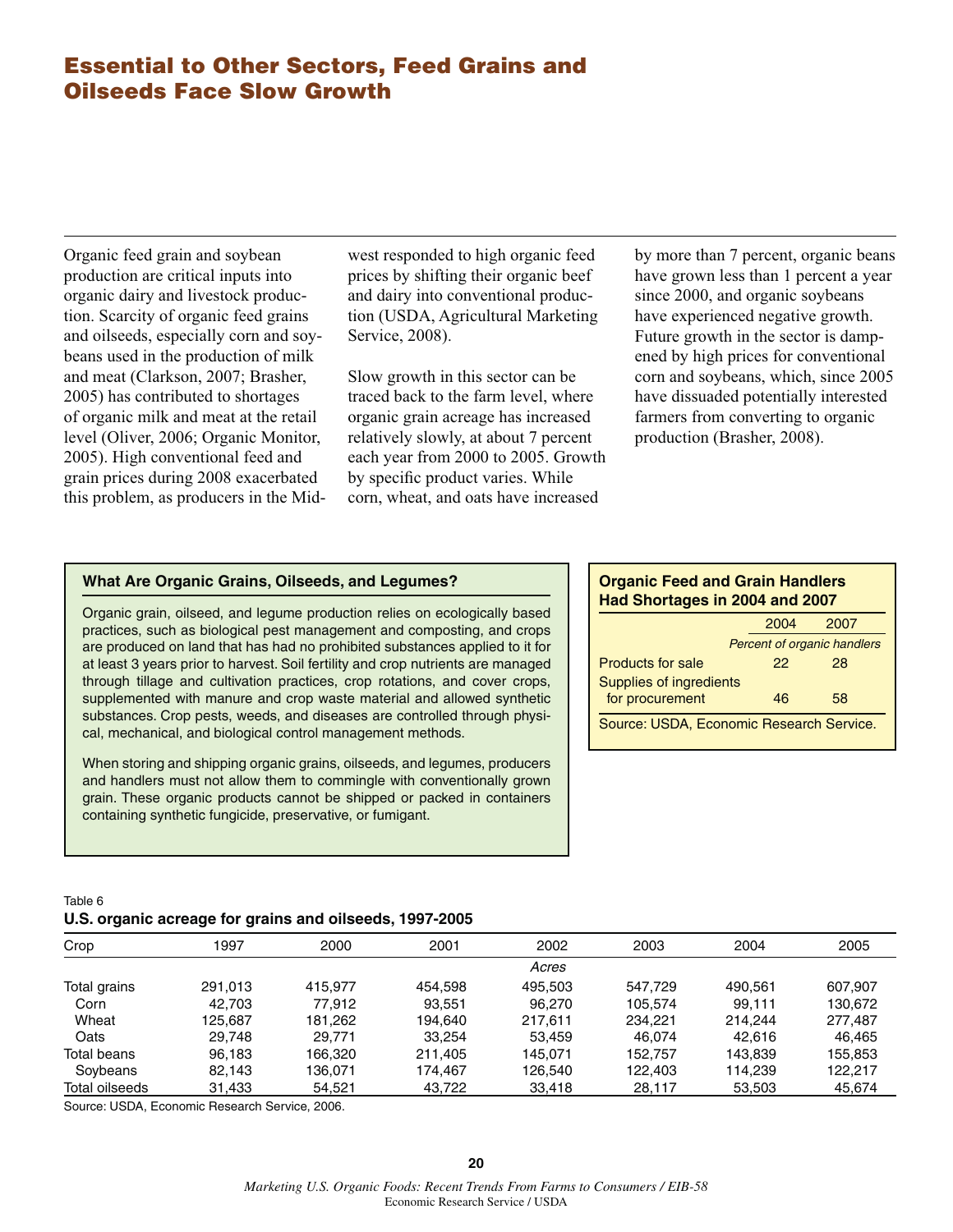

#### Figure 18 **Yearly price premiums for grains and feedstuffs, 1996-2006**



Note: Price premiums are shown as percentages. Organic price premiums are calculated by subtracting the conventional price (whether computed monthly, quarterly, or yearly) from the organic price and dividing the difference by the conventional price. For additional price premiums, see www.ers.usda.gov/data/organicprices.

Source: Streff and Dobbs, 2004; and USDA, Economic Research Service, 2009, for 2004-06 data.

#### Figure 19

#### **Monthly market prices for organic grain and feedstuffs, upper Midwest, 2007-08**

Dollars per bushel





#### Table 7

**Contract use by handlers of organic oilseeds, grains, legumes, and feed in 2007** 

| Type of            | Percent of |
|--------------------|------------|
| arrangement        | volume     |
| Formal contracts   | 44         |
| Informal contracts | 23         |
| Spot market        | 30         |
| Other              | 2          |

Source: USDA, Economic Research Service.

#### Figure 20 **Where organic handlers buy oilseeds, grains, legumes and feed changed very little, 2004-07**



Note: Charts present percent of sales made in each geographic market. Source: USDA, Economic Research Service.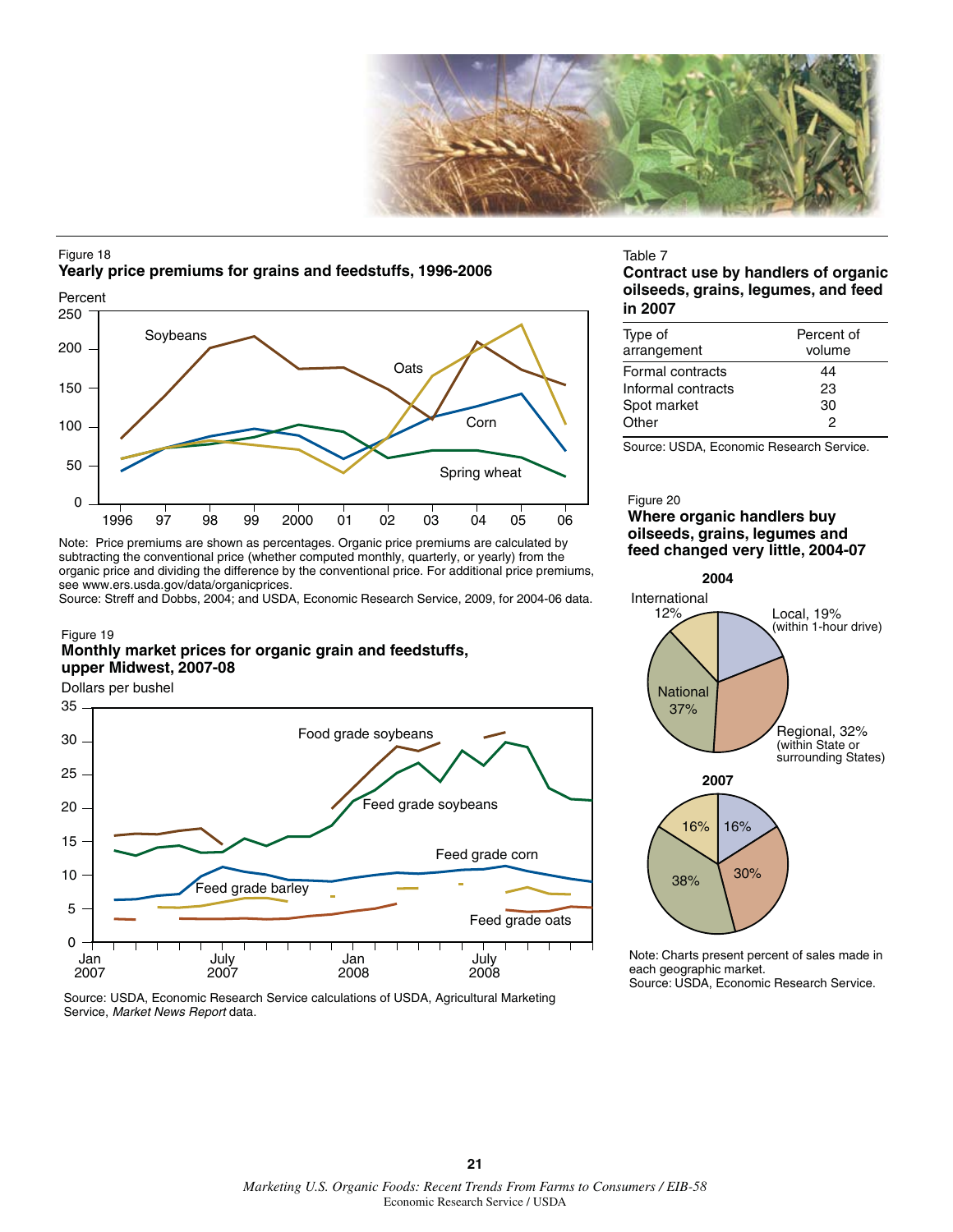## **Additional Reading**

For more information on the organic sector in the United States, see the following USDA publications and websites:

U.S. Department of Agriculture, Agricultural Marketing Service, National Organic Program. www.ams.usda.gov/nop

U.S. Department of Agriculture, Agricultural Research Service, Organic Agriculture Production Research. www.ars.usda.gov/research/programs/programs. htm?np\_code=216&docid=15009

U.S. Department of Agriculture, Cooperative State Research, Education, and Extension Service, Organic Agriculture. www.csrees.usda.gov/organicagriculture. cfm

U.S. Department of Agriculture, Economic Research Service, Organic Briefing Room. www.ers.usda.gov/briefing/organic

U.S. Department of Agriculture, Foreign Agricultural Service, Organic Products. www.fas.usda.gov/agx/organics/organics.asp

U.S. Department of Agriculture, National Agricultural Library, *Organic Agricultural Products: Marketing and Trade Resources*, Special Reference Brief SRB 2003-01, January 2008. www.nal.usda.gov/afsic/pubs/OAP/OAP.shtml

U.S. Department of Agriculture, National Agricultural Library, *Organically Produced Foods: Nutritive Content*, Special Reference Brief SRB 2008-02, August 2008. www.nal.usda.gov/afsic/pubs/srb0802.shtml

U.S. Department of Agriculture, National Agricultural Library, *Organically Produced Foods: Food Safety Issues*, Special Reference Brief SRB 2008-03, August 2008. www.nal.usda.gov/afsic/pubs/srb0803.shtml/.

U.S. Department of Agriculture, National Agricultural Library, *Tracing the Evolution of Organic/Sustainable Agriculture: A Selected and Annotated Bibliography*, updated and expanded, May 2007. www.nal.usda.gov/afsic/pubs/tracing/tracing. shtml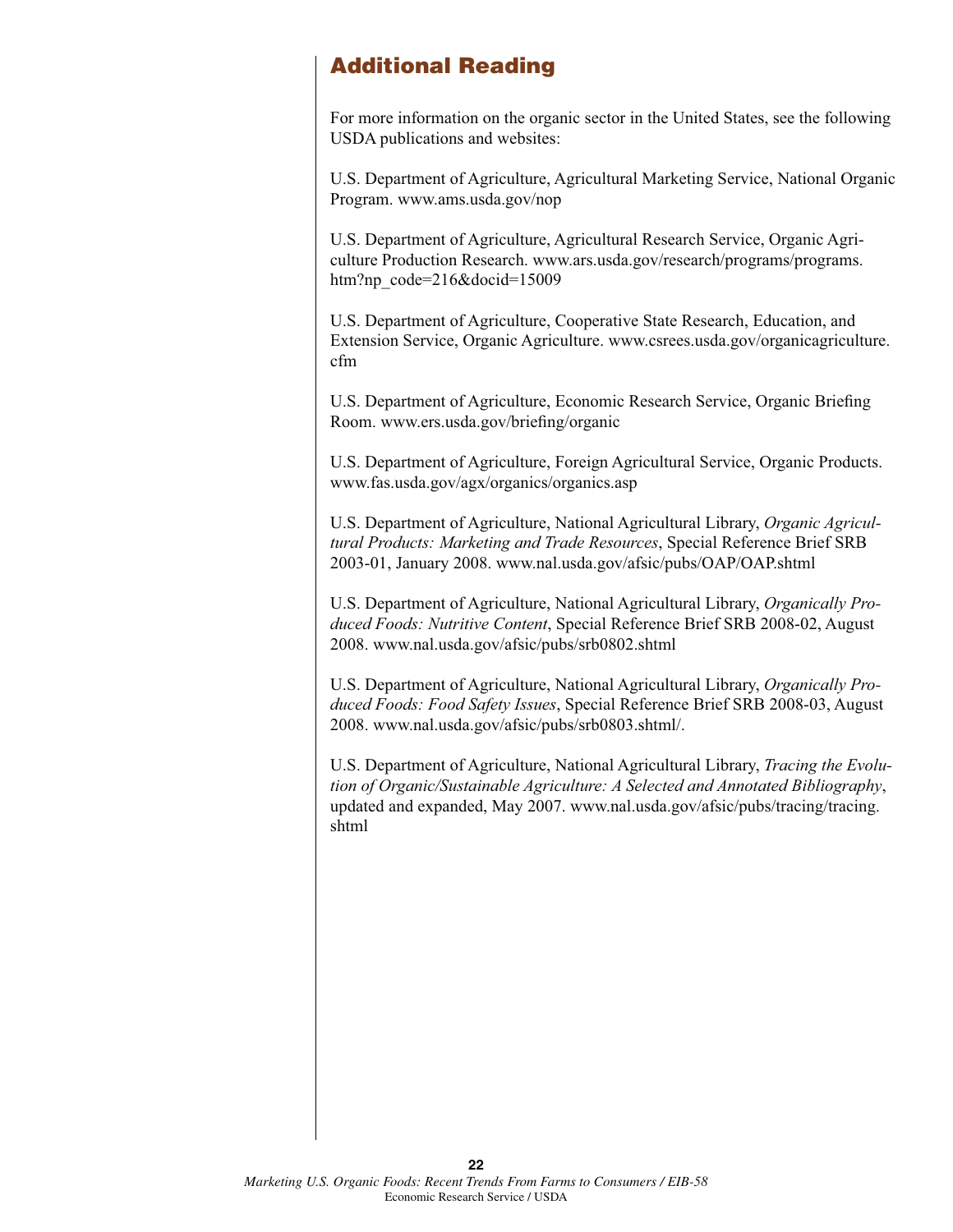## **References**

Barry, M. 2004. "The New World Order: Consumer of Organic Products Lifestyle Segmentation," *[N]sight*, The Hartman Group. Fall 2004, pp 3-7.

Baxter, B. 2006. "Who's Buying Organic? Demographics 2006," *HartBeat*, May 17. www.hartman-group.com/products/HB/2006\_05\_17.html

Brasher, P. 2005. "Organic Food Producers Lose Ground to Imports: Market Has Been Seen as a Niche for Small U.S. Farms," *Des Moines (Iowa) Register*. October 8.

Cicia, G., T. Del Giudice, and R. Scarpa. 2002. "Consumers' Perception of Quality in Organic Food: A Random Utility Model Under Preference Heterogeneity and Choice Correlation From Rank-Orderings," *British Food Journal*, Vol. 104, No. 3/4/5/, pp 200-213.

Clarkson, L. 2007. Testimony of Lynn Clarkson, President of Clarkson Grain Co., Inc., to Subcommittee on Horticulture and Organic Agriculture, Agriculture Committee, U.S. House of Representatives. April 18.

Darnhofer, I., W. Schneeberger, and B. Freyer. 2005. "Converting or Not Converting to Organic Farming in Austria: Farmer Types and Their Rationale," *Agriculture and Human Values*, Vol. 22. No. 1. pp 39-52.

Demerrit, L. 2004. "Organic Pathways," [*N]sight*, The Hartman Group. Fall 2004, pp 16-21.

Dettmann, R.L., and C. Dimitri. 2010. "Who's Buying Organic Vegetables?" *Journal of Food Products Marketing*, Vol. 16. No 1. Forthcoming.

Dimitri, C., and K. Venezia. 2007. *Retail and Consumer Aspects of the Organic Milk Market*, Outlook Report LDP-M-155-01, U.S. Department of Agriculture, Economic Research Service, www.ers.usda.gov/publications/LDP/2007/05May/ LDPM15501/ldpm15501.pdf

Dimitri, C., and L. Oberholtzer. 2008. *The U.S. Organic Handling Sector in 2004: Baseline Findings of the Nationwide Survey of Organic Manufacturers, Processors, and Distributors*, Economic Information Bulletin No. 36, U.S. Department of Agriculture, Economic Research Service, www.ers.usda.gov/Publications/EIB36

Dimitri, C., and Richman, N. 2000. *Organic Food Markets in Transition*, Public Policy Report No. 14, Henry A. Wallace Institute for Alternative Agriculture, Greenbelt, MD.

Driftmier, C.F. 2009. "10 Ways To Thrive in Turbulent Times," *Organic Processing*, January/February 2009, Vol. 6. No. 1.

Duram, L. 2000. "Agents' Perceptions of Structure: How Illinois Organic Farmers View Political, Economic, Social, and Ecological Factors," *Agriculture and Human Value*, Vol. 17, No. 1. pp 35-48.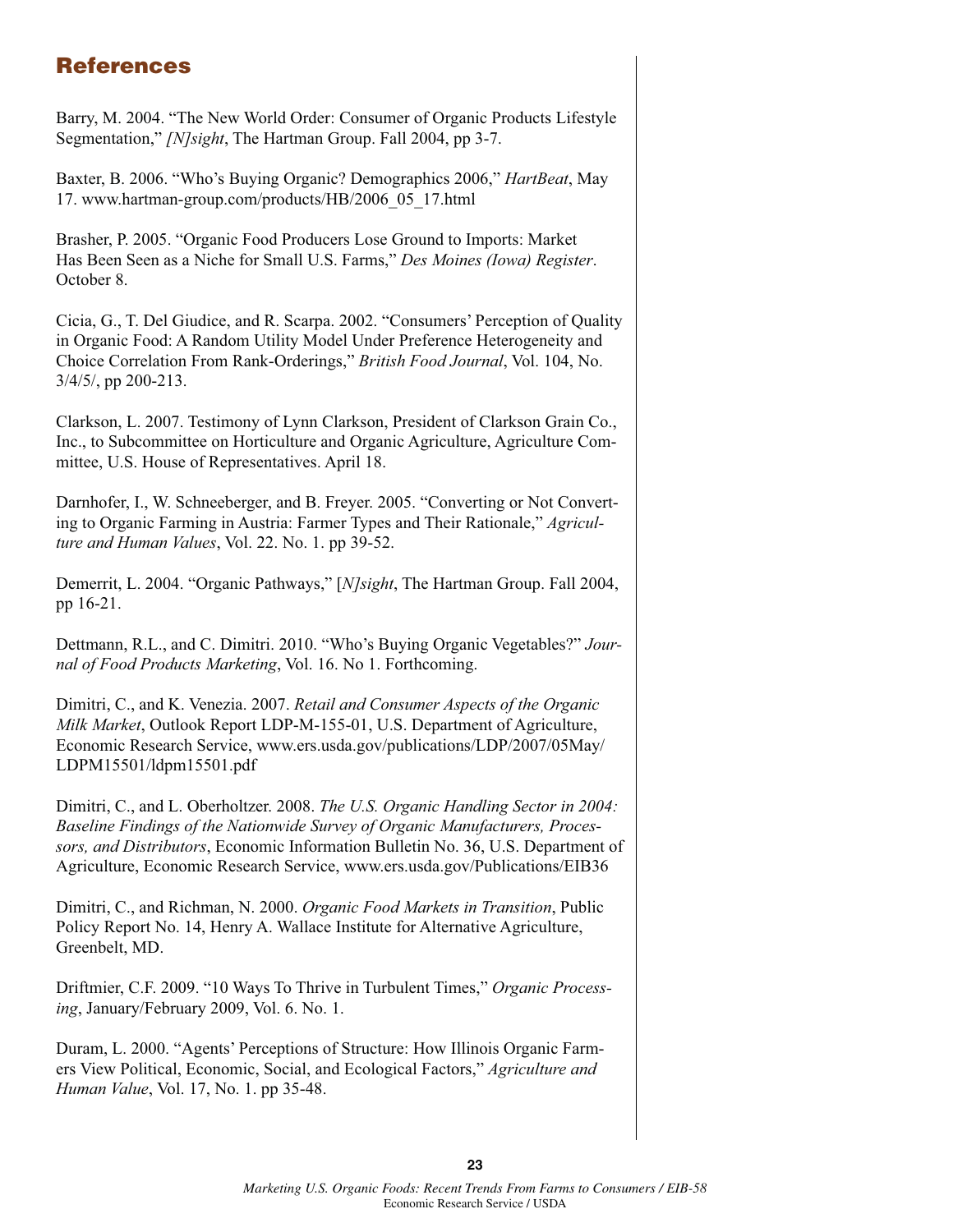Durham, C.A. 2007. "The Impact of Environmental and Health Motivations on the Organic Share of Purchases," *Agricultural and Resource Economics Review*, Vol. 36, No. 2, pp. 304-320.

Food Marketing Institute. 2006. *Natural and Organic Foods: FMI Backgrounder*. Arlington, VA.

Food Marketing Institute. 2008. *U.S. Grocer Shopper Trends 2008*. Arlington, VA.

Fotopolous, C., and A. Krystallis. 2002. "Purchasing Motives and Profile of the Greek Consumer of Organic Products: A Countrywide Survey," *British Food Journal*, Vol. 104, No. 9, pp. 730-765.

Fromartz, S. 2008. "Rising Prices Hit the Organic Supply Chain," *Natural Foods Merchandiser*, May 21, 2008.

Govindasamy, R., and J. Italia. 1990. "Predicting Willingness To Pay a Premium for Organically Grown Fresh Produce," *Journal of Food Distribution Research*, Vol. 30, No. 2, pp. 44-53.

Howie, M. 2004. "Research Roots Out Myths Behind Buying Organic Foods," *Feedstuffs*, March 29.

Krystallis, A., C. Fotopoulos, and Y. Zotos. 2006. "Organic Products Consumers' Profile and Their Willingness To Pay (WTP) for Selected Organic Food Products in Greece, " *Journal of International Consumer Marketing*, Vol. 19, No. 1.

Liebhardt, B. 2001. "Get the Facts Straight: Organic Agriculture Yields Are Good," *Information Bulletin*, Summer, No 10. Organic Farming Research Foundation, Santa Cruz, CA.

Lohr, L. 2001. "Factors Affecting International Demand and Trade in Organic Food Products," *Changing Structure of Global Food Consumption and Trade*, Agriculture and Trade Report WRS-01-1, U.S. Department of Agriculture, Economic Research Service, www.ers.usda.gov/publications/wrs011/wrs011j.pdf

Loureiro, M., and S. Hine. 2001. *Discovering Niche Markets: A Comparison of Willingness to Pay for a Local (Colorado Grown), Organic, and GMO-Free Product*, selected paper presented at the American Agricultural Economics Association annual meeting, August 5-8, Chicago, IL.

Loureiro, M., J. McCluskey, and R. Mittlehammer. 2001. "Assessing Consumer Preferences for Organic, Eco-Labeled, and Regular Apples," *Journal of Agricultural and Resource Economics*, December.

MacDonald, J., J. Perry, M. Ahearn, D. Banker, W. Chambers, C. Dimitri, N. Key, K. Nelson, and L. Southard. 2004. *Contracts, Markets, and Prices: Organizing the Production and Use of Agricultural Commodities*, Agricultural Economic Report No. 837, U.S. Department of Agriculture, Economic Research Service. www.ers. usda.gov/publications/aer837

Magnusson, M.K., A. Arvola, and U.K. Hursti. 2001. "Attitudes Towards Organic Foods Among Swedish Consumers," *British Food Journal*, Vol. 103, No. 3, pp. 209-226.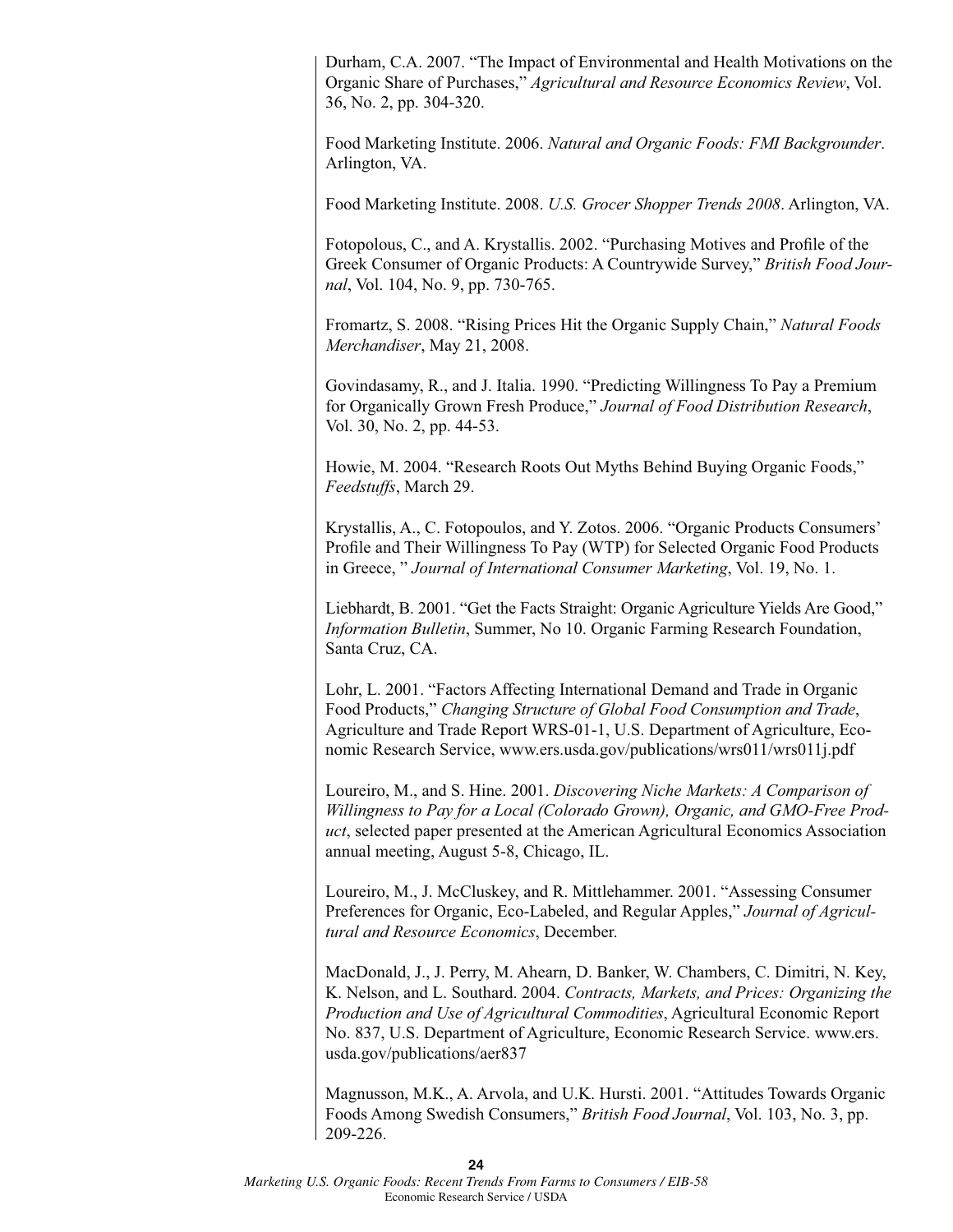Martin, A., and K. Severson. 2008. "Sticker Shock in the Organic Aisles," *The New York Times*, April 18, 2008.

McBride, W., and C. Greene. 2008. *The Profitability of Organic Soybean Production*, selected paper at the Agricultural and Applied Economics Association annual meeting, July 27-29, Orlando, FL. (AAEA name changed in 2008.) http://ageconsearch.umn.edu/bitstream/6449/2/465035.pdf

McBride, W. and C. Greene. 2007. *A Comparison of Conventional and Organic Milk Production Systems in the U.S.,* selected paper at the American Agricultural Economics Association annual meeting, July 29-August 1, Portland, OR. http:// ageconsearch.umn.edu/handle/9680

*Natural Foods Merchandiser*, various issues 1991 - 2008. New Hope Natural Media. Boulder, CO.

Naughton, K. 2008. "As Prices of Organic Foods Rise, Plain Old Fruits and Vegetables Suddenly Look Better," *Newsweek*, May 12.

Nielsen. 2005. *The Power of Private Label 2005: A Review of Growth Trends Around the World*, September 2005. http://en-nielsen/com

Nielsen. 2008. *Higher Unit Prices, Not Volume, Behind Rapid Growth of U.S. Private Label Sales*, June 4, 2008.http://en-us.nielsen/com/main/news/ news releases/2008/june/nielsen higher unit

*Nutrition Business Journal*. 2003. The NBJ/SPINS Organic Foods Report 2003, New Hope Natural Media, Inc., Boulder, CO.

*Nutrition Business Journal*. 2004. NBJ's Organic Foods Report 2004, New Hope Natural Media, Inc., Boulder, CO.

*Nutrition Business Journal. 2009*. U.S. Organic Food Sales–(\$Mil) 1997-2010e–Chart 22. New Hope Natural Media, Inc., Boulder, CO (updated for sales through 2008).

O'Donovan, P., and M. McCarthy. 2002. "Irish Consumer Preference for Organic Meat," *British Food Journal*, Vol. 104. Issue 3/4/5, pp. 353-370.

Offermann, F., and H. Nieberg. 2000. *Economic Performance of Organic Farms in Europe. Organic Farming in Europe: Economics and Policy Volume 5*. University of Hohenheim. Stuttgart-Hohenheim.

Oliver, H. 2006. "Organic Dairy Demand Exceeds Supply," *Natural Foods Merchandiser*. August 2006.

Organic Monitor. 2005. *USA: Market Growth Stifled by Undersupply.* London, UK. December 15. 2005. www.organicmonitor.com/r1512.htm

Organic Trade Association. 2001. *2001 Manufacturers' Market Survey.* Greenfield, MA.

Organic Trade Association. 2004. *The Organic Trade Association's 2004 Manufacturers' Survey*. Produced by Nutrition Business Journal. Greenfield, MA.

**25**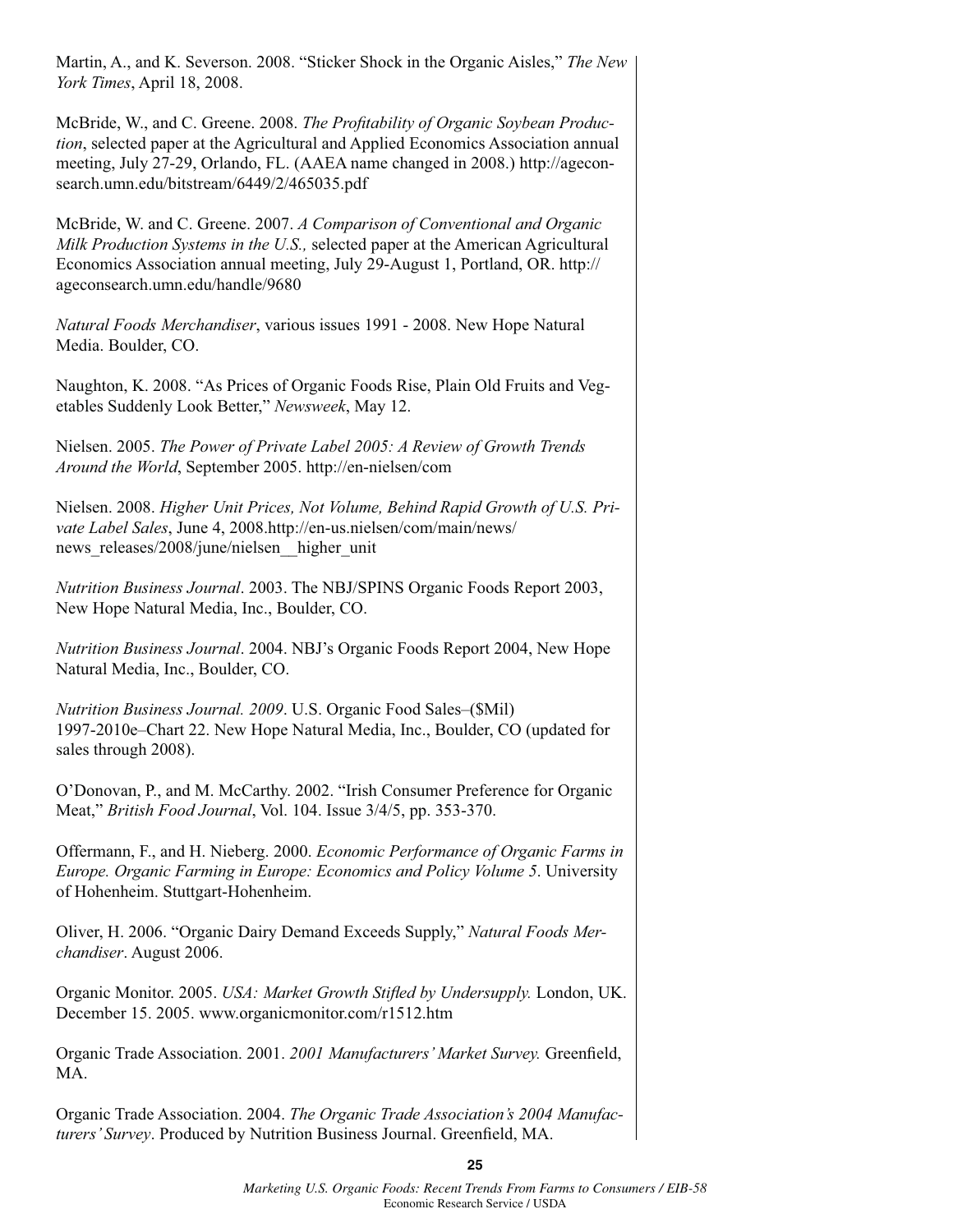Organic Trade Association. 2006. *The Organic Trade Association's 2006 Manufacturers' Survey*. Produced by Nutrition Business Journal. Greenfield, MA.

*Progressive Grocer*. 2008. "Organic Not Recession-Proof: Mintel," November 10, 2008.

Richman, N., and K. Pepinski. 2008. *The Organic Market in the Four Corners States: Opportunities for Growth*, Colorado State University and the Southwest Marketing Network, Fort Collins, CO.

Richter, T., O. Schmid, B. Freyer, D. Halpin, and R.Vetter. 2000. *Consumers of Organic Products in Supermarkets—New Consumer Group with Different Buying Behavior and Demands,* proceedings from the 13th IFOAM Scientific Conference, Zurich, Switzerland, pp. 542-545.

Siemon, G. 2006. *Options and Opportunities for Producers in Organic Agriculture*, proceedings from Organic Agriculture: Innovations in Organic Marketing, Technology, and Research symposium, October 2-7, 2005. www.plantmanagementnetwork.org/pub/cm/symposium/organics/Siemon

Streff, N., and T. Dobbs. 2004. *"Organic" and "Conventional" Grain and Soybean Prices in the Northern Great Plains and Upper Midwest: 1995 through 2003*. Econ Pamphlet 2004-1, South Dakota State University, Economics Department, June 2004.

The Hartman Group. 2000. *The Consumer of Organic Products Profile*. Bellevue, WA.

The Hartman Group. 2008. *The Many Faces of Organic*, Bellevue, WA.

*The Packer.* "Fresh Trends: Profile of the Fresh Produce Consumer" 1996, 1998, 2000, and 2002. Vance Publishing, Shawnee Mission, KS.

Thompson, G. 1998. "Consumer Demand for Organic Foods," *American Journal of Agricultural Economics*, Vol. 80:1113-1118.

Thompson, G., and J. Kidwell. 1998. "Explaining the Choice of Organic Produce: Cosmetic Defects, Prices, and Consumer Preferences," *American Journal of Agricultural Economics*, Vol. 80, No. 2 (May): 277-8.

U.S. Department of Agriculture, Agricultural Marketing Service. 2000. "National Organic Program; Final Rule," *Federal Register* 7 CFR Pt 205, December 21, 2000.

U.S. Department of Agriculture, Agricultural Marketing Service. 2003a. *Labeling Packaged Products*. www.ams.usda.gov/nop/ProdHandlers/LabelTable.htm/

U.S. Department of Agriculture, Agricultural Marketing Service. 2003b. *Organic Feed for Poultry and Livestock: Availability and Prices*. www.ams.usda.gov/nop/ ProdHandlers/FeedStudyJune2003.pdf

U.S. Department of Agriculture, Agricultural Marketing Service. 2008. *Upper Midwest Organic Grain and Feedstuff Report for July 16, 2008*.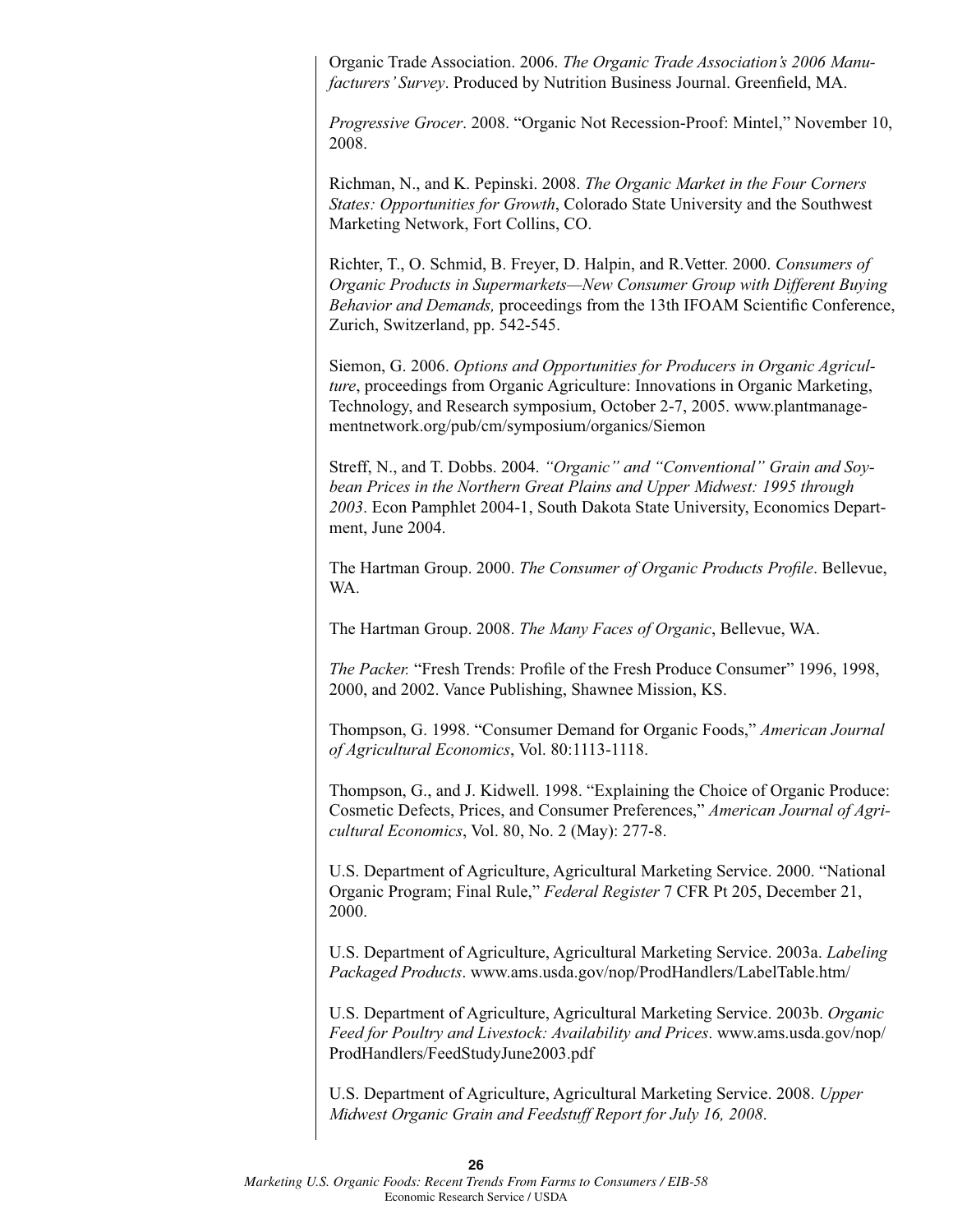U.S. Department of Agriculture, Agricultural Marketing Service. 2008. "National Organic Program (NOP)—Access to Pasture (Livestock); Proposed Rule." *Federal Register* 7 CFR Pt 205, October 24, 2008.

U.S. Department of Agriculture, Agricultural Marketing Service. 2009. *Fluid Milk Sales Data - Monthly and YTD.* www.ams.usda.gov/dyfmos/mib/inareaslsbyprod. htm

U.S. Department of Agriculture, Economic Research Service. 2005. *New Organic Product Introductions and Sales of Organic Food,* Organic Agriculture Briefing Room, Maps and Images Gallery. www.ers.usda.gov/Briefing/organic/Gallery/productintro.htm

U.S. Department of Agriculture, Economic Research Service. 2006. *U.S. Organic Agriculture, 1992-2005*, data set. www.ers.usda.gov/data/organic

U.S. Department of Agriculture, Economic Research Service. 2009. *New Organic Product Introductions, 1988-2008.* www.ers.usda.gov/briefing/Organic/gallery/productintro.htm#product

U.S. Department of Agriculture, Economic Research Service. 2008. 2007 Nationwide Survey of Organic Processors, Manufacturers, and Distributors.

U.S. Department of Agriculture, National Agricultural Statistics Service. 2009. *2007 Census of Agriculture*, Organic Agriculture, Table 48. www.agcensus.usda. gov/Publications/2007/Full\_Report/Volume\_1,\_Chapter\_1\_US/st99\_1\_048\_048. pdf

Walz, E. 2004. *Final Results of the Fourth National Organic Farmers' Survey: Sustaining Organic Farms in a Changing Organic Marketplace*, Organic Farming Research Foundation, Santa Cruz, CA.

Walnut Acres. 2002. Second annual *Walnut Acres Certified Organic Future* study, conducted by RoperASW for Walnut Acres. www.walnutacres.com news\_view. php?id=14

Weinraub, J., and W. Nicholls. 2005. "Organic Milk Supply Falls Short," *Washington Post*. June 1, 2005, p. F01.

Whole Foods Market. 2003. *One Year after USDA Organic Standards are Enacted More Americans are Consuming Organic Food*. www.wholefoodsmarket.com/company/pr\_10-14-03.html

Whole Foods Market. 2005. *Nearly Two-Thirds of Americans Have Tried Organic Foods and Beverages.* www.wholefoodsmarket.com

Wolf, T. 2006. *Assessing Producer Options and Obstacles for Organic Agriculture,*  proceedings from Organic Agriculture: Innovations in Organic Marketing, Technology, and Research symposium, October 2-7, 2005. www.plantmanagementnetwork. org/pub/cm/symposium/organics/Wolf

Zepeda, L., and J. Li. 2007. "Characteristics of Organic Food Shoppers," *Journal of Agricultural and Applied Economics*, Vol. 39, No. 1, pp 17-28.